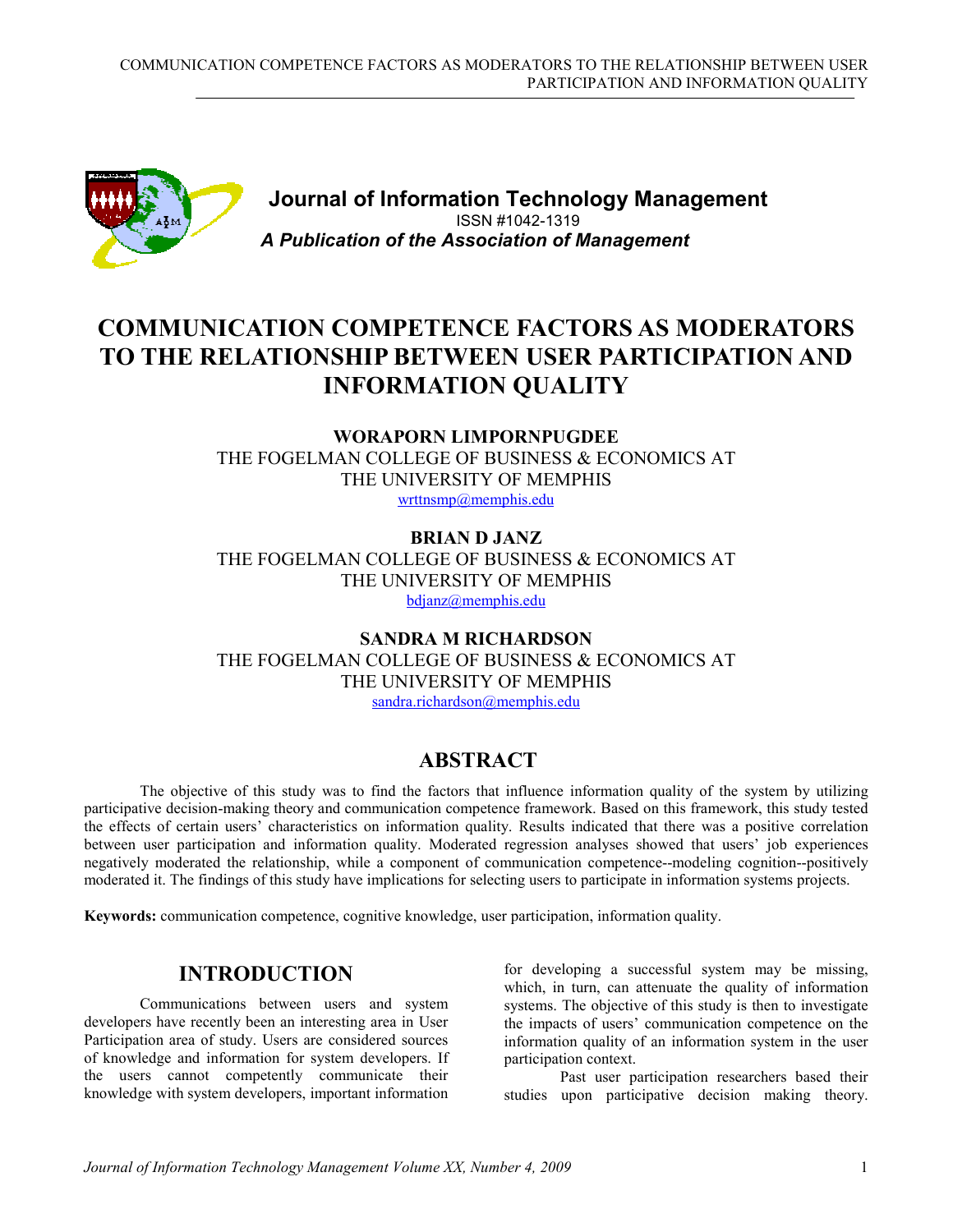Wagner, Leana, Locke, and Schweiger [40] explained that "participation has such effects due to increases in information, knowledge, creativity, and understanding that grow out of improved communication, joint decision making, and a fuller grasp of job demands and organizational policies." Developed from this theory, user participation studies are predicated on the premise that the more users share their knowledge with system developers, the more knowledge the developers have about developing an information system, and consequently the better the system meets its requirements. However, factors influencing the extent to which users share their knowledge during their participation have not been adequately investigated.

It is indisputable that knowledge and information sharing cannot take place without some kind of communications between users and system developers. The objective of this study is to examine communicationrelated factors (derived from a communication competence framework) that may influence the relationship between user participation and system outcomes. Past research mostly focused on the effects of user participation on user satisfaction. A problem with using user satisfaction as a surrogate to system success is that it merely measures user's attitude on his/her systems and does not reflect the actual quality of the system outcome [30]. According to the participative decision making theory, participation increases job performances and productivity. It follows that user participation should also increase performances, herein viewed as the quality of systems. According to the DeLone and McLean [6]'s system success model, there are two types of quality: system quality and information quality. System quality is not the variable of interest in this study because system quality is more affected by the system developers' capabilities than by participation of users. The contribution that users can make is to share their expectations and useful knowledge with the system developers to improve the quality of the informational outputs of an information system. Therefore, information quality of an information system is, in the context of this research, a more appropriate surrogate for system success.

This research attempts to fill this gap by answering questions: A.) "Does user participation affect the information quality of a system?" and B.) "Do communication-related factors of users, who participated in system development, affect the information quality of systems?"

# **LITERATURE REVIEW**

The relationship between user participation and system success has long been studied in the MIS field.

Although user participation has been found to have a positive impact on system success (e.g., DeBrabander and Thiers [5]; Franz and Robey [12]; Guimaraes and Igbaria [17]; Kappelman and McLean [18], some empirical evidence has shown the opposite (e.g., King and Lee [20]; Robey and Farrow [33]; Tait and Vessey [39]). Some research has found that user participation has both negative and positive impacts on system success. For example, Lawrence, Goodwin and Fildes [22] laboratory study and found that user participation had a positive effect on satisfaction but a negative effect on accuracy of the output.

A way to solve the problem of conflicting results in the user-participation arena is to take into account possible contingencies. Contingency variables affecting the relationship between user participation and system success are of two types: personal and situational contingencies. Prior research has delved into the effect of user's psychological factors and capabilities. For example, Kappelman and McLean [18] found an interaction effect between user participation and user involvement. Saleem [34]found that users' system-related functional expertise moderates the relationship between user participation and system acceptance. Tait and Vessey[39], studying situational contingencies, found significant moderator effects of system complexity and resource constraint on the relationship. McKeen and Guimaraes [28] found that task complexity and system complexity moderate the relationship between user participation and user satisfaction. Moreover, Lin and Shao [23] found that the relationship was contingent upon system impact, system complexity, and development methodology.

In spite of extensive research to determine when and how participation increased satisfaction, very little of this research emphasized the communication component of participation. Many researchers agreed that effective communication played an important role during user participation in predicting the success of the outcome (Edström [10]; Guimaraes, Staples, and McKeen [15]; McKeen, Guimaraes, & Wetherbe [29]; Robey and Farrow [33]. Edström [10] found that ineffective communication had a negative effect on system success. McKeen, Guimaraes, and Wetherbe [29] found that userdeveloper communication has a direct positive impact on user satisfaction. Nonetheless, past research integrating participation and communication has left room for future research. McKeen, Guimaraes, and Wetherbe [29] urged future researchers to further investigation of the interactions between communication constructs and user participation.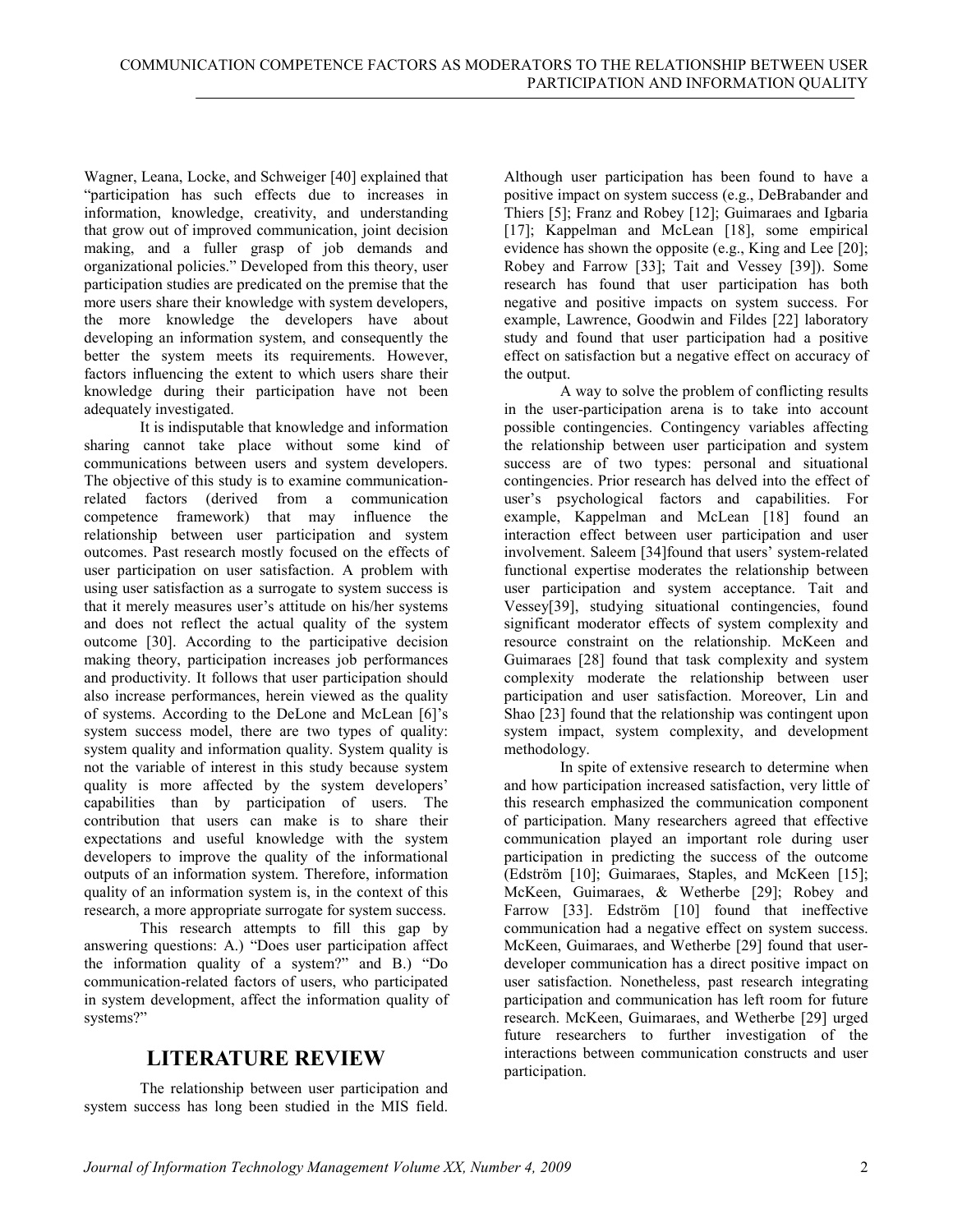### **Impacts of Communication Factors in User Participation Context**

Information sharing has been considered as an important component of participation. As Latham, Winters, and Locke [21] stated, "If subordinates have task-relevant knowledge and are allowed to *share* and implement it, the resulting decisions should have a positive effect on performance. [*italics* added]" Because information sharing is an indispensable process during user participation, it is important to study the factors influencing the sharing of user's information.

It has also been recognized that effective communications between users and system developers plays a vital role in information sharing during participation (Cavaye [3]; Edström [10]; Gallivan and Keil [13]; Guimaraes, Staples, and McKeen [15]; McKeen, Guimaraes, & Wetherbe [29]; Mumford and Henshall [31]; and Robey and Farrow [33]. Davis [4] also stated that communications between users and system analysts and user's unwillingness to provide requirements are some of the important obstacles in requirements determination.

Although a few studies tested the effects of userdeveloper communications (both as moderator and as independent variable) on system success, results were mixed. For example, McKeen et al. [29] found that userdeveloper communication was both a significant moderator to the relationship between user participation and user satisfaction and a significant predictor of user satisfaction. However, Guimaraes et al. [15] did not find a significant relationship between user-developer communication and system quality. A limitation of the user-developer communication construct was the fact that it had been measured by a set of questionnaire items pertinent to system developers' communication only. Communication from the users' perspective has been absent from prior research. Moreover, past research that studied the effects of communications in the user participation context lacked strong theoretical foundation.

To address these research gaps, this study will focus on the communication factors from the users' perspective. Specifically, this study will address the question: "Which factors affect the extent to which a user shares his/her information with a system developer?" The communication competence framework, which will be discussed in the following section, may provide an answer to this question. This framework attempts to find the elements of competency in an individual's elements of competency in an communications. The following sections present the literature on communication competence and its elements.

## **Communication Competence Framework**

The term communicative competence was coined by Dell Hymes, a respected socio-linguist. He posited that communication competence is a combination of the knowledge of communication and the ability to communicate. Hymes [16] also incorporated social rules and norms into the communicative competence framework, as competent communicators need to learn to adapt his/her communications to the rules and norms in the society to which they belong in order to communicate effectively and appropriately. Hymes' conceptualization of competence was criticized for lacking detailed formulation from which future researchers could work. Later, to clarify Hymes' formulation, Wiemann and Backlund [41] reviewed the work in communication competence and suggested that communication competence is a combination of the *knowing what to say* and the *knowing how to communicate*. The concept of communication competence has been extended over time in order to clarify its definition. While many other researchers focused only on the communicator's knowledge and skills, Spitzberg and Cupach [37, 38] added another important element of competence, *motivation to communicate*, and posited that there should be three components of communication competence: cognitive knowledge (i.e., subject and knowledge how to communicate) , communication skills (or communication competence), and motivation. Motivation is the impetus for communicators to transfer their knowledge into behaviors they actually perform. In other words, "an individual must desire to interact competently with a particular individual in a specific context" [36].

The moderators proposed in the research model (shown in Figure 1) are derived from this formulation of communication competence by Spitzberg and Cupach [37, 38] as their formulation taps into an important ingredient of competence -- motivation. The following section discusses the literature related to each element and how it is related to the participation concept.

**Cognitive Knowledge:** This element is described in communication literature as representing the knowledge one has available to communicate with others. It has been observed in past research using participative decisionmaking theories that the sharing of an individual's expertise with others who lack such knowledge can produce a positive impact on the quality of outcome. For example, Scully, Kirkpatrick, and Locke [35] found support for their hypothesis that participation could produce positive outcomes when subordinates possessed useful information to bring to the decision-making situation. In the user participation arena, studies have been conducted investigating the effects of user's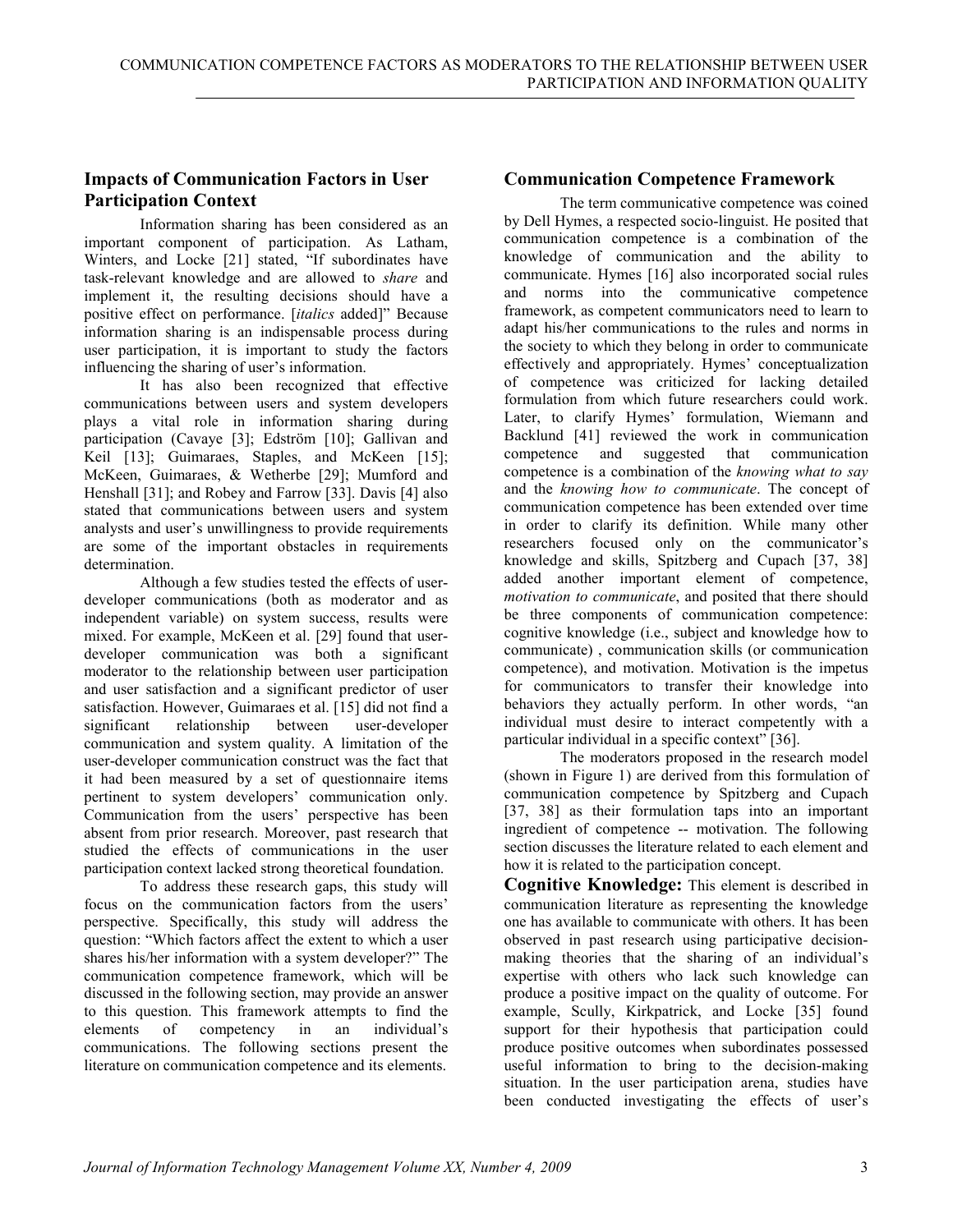knowledge on system success. For example, Saleem [34] found that "users who perceive themselves as functional experts are unlikely to accept a system unless they exerted a substantive influence on its design." Kawalek and Wood-Harper [19] reported that users served as the source of intelligence for the system development process. Another study by Guimaraes et al. [15] found that user's expertise in using a system, measured by user experiences, could impact the system quality in a favorable way. Such experiences can be deemed a surrogate for user's tacit knowledge, as the tacit knowledge is formed by experiences. However, only the user's experiences in using the system were measured, while the user's experiences in their tasks or jobs were omitted.

**Communicative Skills:** Communicative skills deal with knowledge of how one delivers his/her knowledge in an appropriate and effective way. Communicative skills include the interactant's ability to perceive and interpret facets of any situation [11]. Moreover, a skillful communicator should "be capable of monitoring the progress of an interaction" and "able to engage in a reflective process immediately following one interaction" [9]. In the user participation literature, few studies addressed the communication skills of those interacting during participation. One of the few studies was done by Yoon, Guimaraes, and O'Neal [42]. They investigated factors associated with expert systems and found that quality of domain experts was a predictor of user satisfaction. The quality of domain experts was measured by asking project managers to rate their experts on cooperation, availability, computers background, cooperation, availability, computers background, education level and work experience, and communication skills. Communication skills was treated as a part of the quality of domain experts construct, and its direct effect on expert system success was not tested. Although it has been realized that communications between users and developers are important, users' communicative skills that<br>facilitate effective communications have been facilitate effective communications have been inadequately investigated.

**Motivation to Communicate:** Spitzberg [36] posited that motivation is an important element of communication competence, because without it, though one may possess the necessary knowledge and communication skills, he/she may be reluctant to communicate with others. Some researchers associated motivation or willingness to communicate with personality traits, while others thought it was more related to situational variables [27]. In the user participation context, although few studies have been done on the motivation to communicate, a few researchers have expressed their concerns on ineffective communications

caused by users' inhibition to share knowledge [5, 13]. From their case study, Gallivan and Keil [13] suggested that "Project managers should try to ensure that users feel empowered to share their ideas freely and should recognize the greater risks that accompany situations in which users are *reluctant to share* their opinions. [*italics* added]" They further observed that future researchers should find out the antecedents to open communication between users and system developers.

An important factor that influences motivation to communication is communication apprehension, defined as "an individual's level of fear or anxiety associated with either real of anticipated communication with another person or persons" [25]. Past research found that communication apprehension had a strong negative impact on the communicator's willingness to communicate [24]. McCroskey and Richmond [27] posited that communication apprehension was probably the single best predictor of willingness to communicate.

In the user participation literature, it has been observed that communication barriers should be removed to facilitate user participation. However, no studies have been found investigating the effects of users' communication apprehension.

The next section presents the proposed model, the hypotheses, and elaborates on the effects of these moderator variables on the relationship between user participation and system success.

# **HYPOTHESES**

The research questions that this study attempts to answer are: 1.) "Does user participation affect the information quality of a system?" and 2.) "Do communication-related factors influence the relationship between user participation and the quality of informational outputs of a system?" To answer these questions, the theories presented in the literature review section are applied to the user-participation context. The following section presents the hypotheses and their rationale.

### **The Main Effect of User Participation on Information Quality**

The surrogate for system success used in this study was the quality of informational outputs of a system. The main reason for selecting this dimension of quality was that users share knowledge about their jobs and system usages with systems developers. Such knowledge helps improve the quality of informational outputs such as quality of interfaces and contents of the informational outputs rather than the quality of system,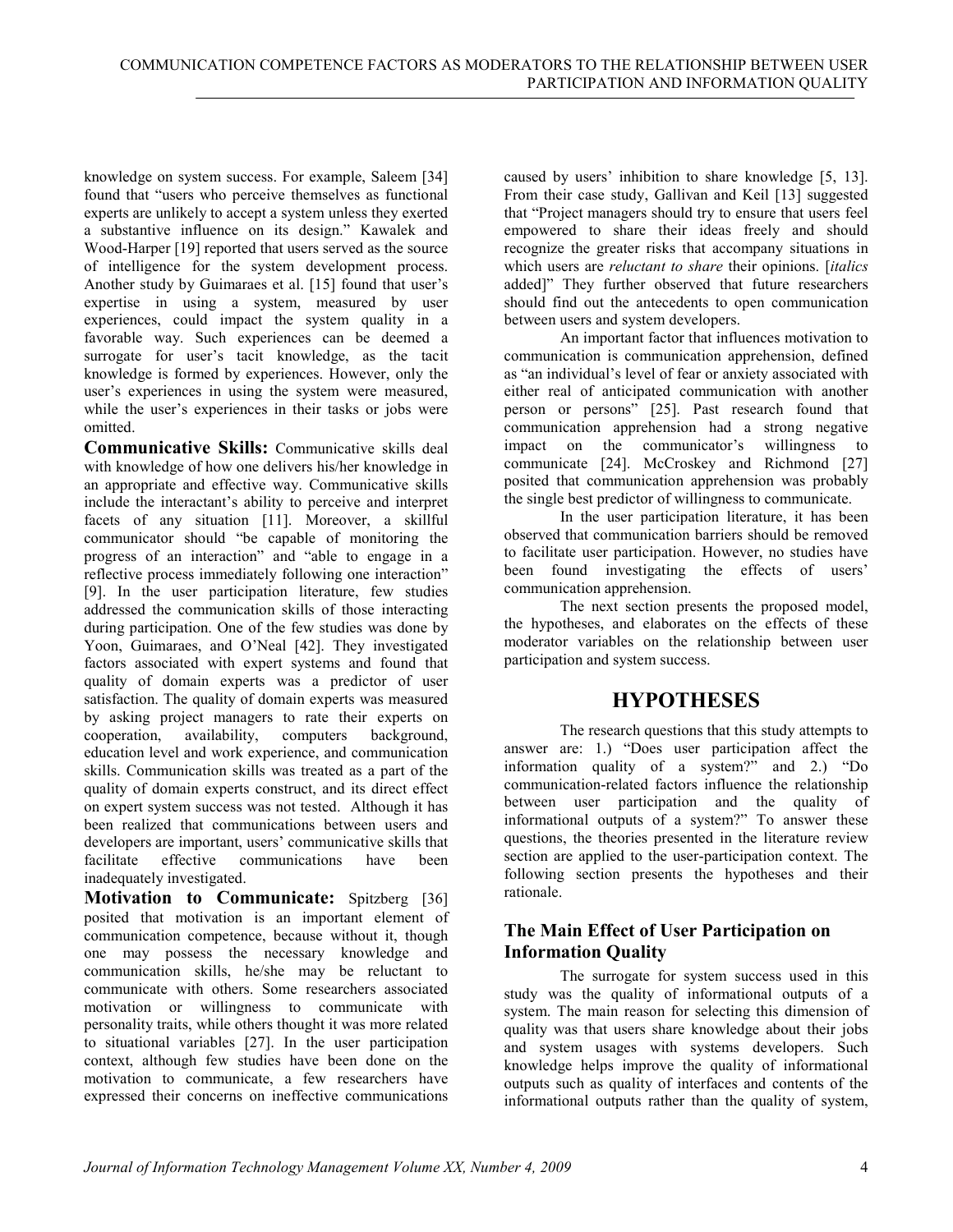which is rather influenced by systems developers' skills and expertise. Consequently, the first hypothesis states that:

*H1*: There is a positive correlation between user participation and information quality of a system.

### **User's Experiences, Communication Skills, and Communication Apprehension as Moderating Effects**

The participative decision-making theory posits that participation allows one to share his/her useful information with another, and, information sharing increases productivity. A question needed to be investigated is: "What then influences the information sharing process during user participation?"

It is indisputable that sharing information from one person to another requires some kind(s) of communications among them. According to Spitzberg and Cupach [37, 38], the concept of communication competence suggests that a competent communicator must a.) possess the cognitive knowledge, b.) be able to deliver his/her messages skillfully (i.e., appropriately and effectively), and c.) be motivated to communicate. In the user-participation context, the knowledge of users that are useful for the system development is measured here by the users' work experiences on their jobs, the current

systems, and the organization. It is assumed in this study that the more experienced a user is, the more knowledge the user possesses. The second hypothesis proposes that the user's relevant experiences (i.e. their cognitive knowledge on the subject matters that is important for developing a successful system) will positively moderate the relationship between user participation and information quality. In other words, when a user, who is highly experienced—thus possessing a great deal of knowledge —participates in system development, the user is expected to have more useful information to share with the system developers. In turn, the system developers are expected to learn more from the highly-experienced users than from those with low experiences. Thus, they have more knowledge to produce a system that provides users with better quality of informational outputs.

There are two types of experiences including in this study: experiences in current system and current job. Users who have experiences in current systems or systems in the same nature are likely to know limitations and problems of informational outputs from the systems better than those who do not have such experiences. Therefore, they should be able to give suggestions to system developers on how to improve the informational outputs of the new systems. Figure 1 summarizes all hypotheses being tested in this study.



Figure 1: Communication Competence Framework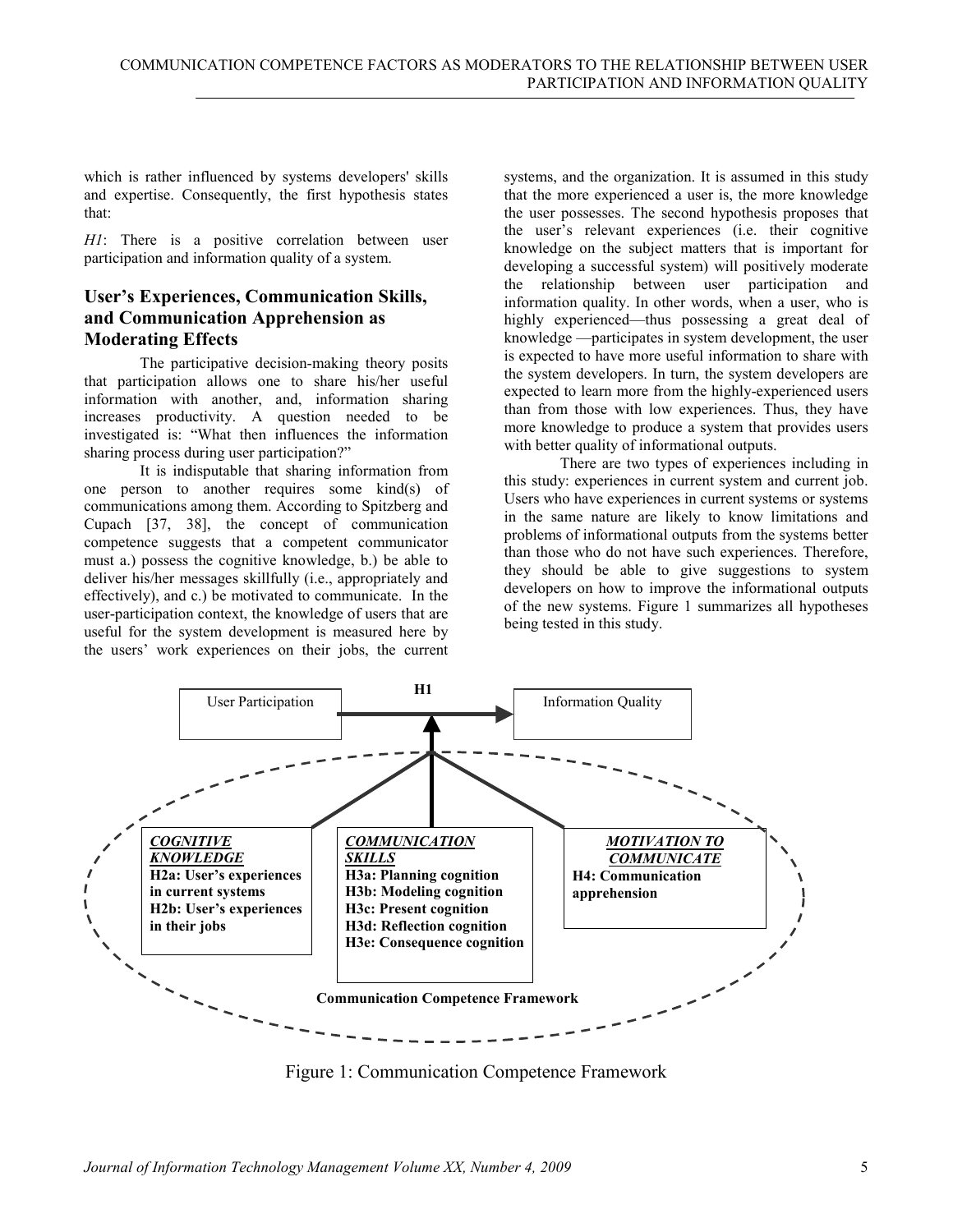User's experience in his/her current job may be beneficial to system development, as system developer can acquire job-related knowledge from these users and know what kind of information these users need. This kind of acquired knowledge, in turn, results in a system that provides high-quality information. The second hypothesis is stated as follows:

*H2a*: The more experience a participating user has with the current system (or of systems of a similar nature), the stronger the relationship between user participation and information quality of a system.

*H2b*: The more experience a participating user has with the current job, the stronger the relationship between user participation and information quality of a system.

While the second hypothesis is about *what* a user knows, the third hypothesis is about *how* competently a user delivers their messages. According to the communication competence concept, "competence" bears two meanings: appropriateness and effectiveness. In the user-participation context, a user with communicative competence or skills must not only be able to say what they intend to say but also realize when to say what to whom. Interacting with users with higher communicative competence during user participation, a system developer should have clearer understandings of the system requirements than he would with those with lower communicative competence. Hence, users' degrees of communicative competence are proposed to moderate the relationship between user participation and information quality of the system's outputs. In other words, the more competently a user communicates with system developers during participation, the stronger the relationship between user participation and information quality of a system.

There are 5 components of the communication competence: planning, modeling, presence, reflection, and consequence cognitions. The following is the definitions of these five cognitions as defined by Duran and Spitzberg [9]:

- **Planning cognitions** reflect the anticipation, mental rehearsal, and monitoring of topics of conversation.
- **Modeling cognitions** reflect an awareness of contextual variables that provide information that serves to inform interaction choices.
- **Presence cognitions** reflect an awareness of how the other is reacting to a conversation.
- **Reflection cognitions** tap a process of reflecting upon a performance with the objective to improve one's selfrepresentation.

• **Consequence cognitions** reflect a general awareness and concern for the effects of one's communication performance.

The third set of hypotheses tests the moderating effect of each cognition defined above and are stated below:

*H3a*: The more a user possesses planning cognition, the stronger the relationship between user participation and information quality of a system.

*H3b*: The more a user possesses modeling cognition, the stronger the relationship between user participation and information quality of a system.

*H3c*: The more a user possesses present cognition, the stronger the relationship between user participation and information quality of a system.

*H3d*: The more a user possesses reflection cognition, the stronger the relationship between user participation and information quality of a system.

*H3e*: The more a user possesses consequence cognition, the stronger the relationship between user participation and information quality of a system.

For some people, communications with their colleagues are held back because of their intrinsic inhibitions, such as apprehension to communications. Fears or apprehensions to communicate with others can obstruct the information sharing process between users and system developers because such apprehensions cause the users to withhold useful information. As a result, the fifth hypothesis proposes that user's communication apprehension can attenuate the strength of the relationship between user participation and information quality.

*H4*: The more user is communicatively apprehensive, the weaker the relationship between user participation and information quality of a system.

# **SAMPLING METHOD AND MEASUREMENTS SECTION**

### **Sampling**

Senior IT managers of ten mid-sized to large organizations in the Southern U.S. were contacted to participate in this study. Five of them agreed to participate: two universities, a large global logistic company, a large nationwide retail company, and a large global chemical manufacturing company. The senior managers assigned one to three experienced system developers to work together with researchers. Each of the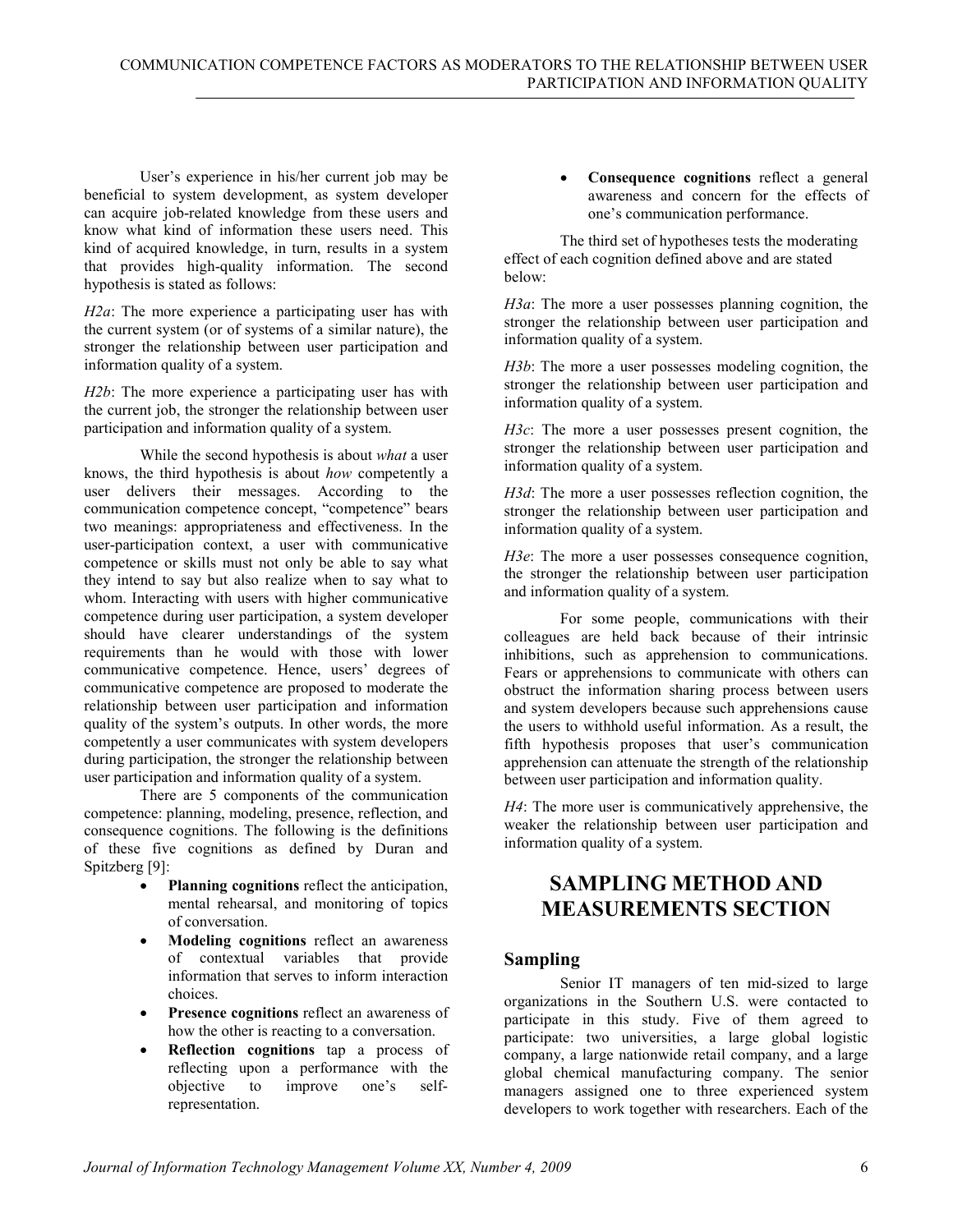system developers were asked to list titles of systems and some information about the systems and names and contact information of users, whom he/she had worked with during the development of those systems.

A total of 114 names of users were provided by the system developers, and these 114 users were contacted via email, asking them to fill out an online survey. Five item Likert-type scales were used for all instruments. Once completed the survey, the users received some monetary rewards, unless they chose to turn down the rewards. 19 information systems were included in this study. 49 users responded to the survey, but one of them was incomplete and was removed from the data. (See Appendix A for the demographics of survey participants.)

#### **Measurements**

A discussion of the instruments used to measure the constructs in the above hypotheses is given below.

**User Participation:** The end-user participation is adapted from Guimaraes, Staples, and McKeen [15], which was originally developed by Doll and Torkzadeh [8]. It asks users to rate their participation on each of nine activities (see Appendix 3). The original instrument asks: "Regarding participation in the development of this system. You and other user(s) were primary players in..." According to this statement, a user would have to rate his/her as well as others' participation in each activity on one scale, resulting in a "double-barreled" question. To avoid this problem, this study asked users to rate only their own participation on each of the nine activities on a scale from 1 to 5; where 1 is "not at all" and 5 is "to a great extent." (See Appendix B.)

**Information Quality:** Originally, Bailey and Pearson [2] developed a 39-item instrument to measure system success. Based on Bailey and Pearson's work, Raymond [32] later reduced the number of items down to 20 items and factor-analyzed them. four factors emerged, namely output quality, user-system relationship, support, and user relationship with EDP staff. Yoon, Guimaraes, and O'Neal [42] further adapted the instrument to measure expert system success by excluding the items measuring the last two factors (i.e., management support and user relationship with EDP staff). The instrument was subsequently used by Guimaraes, Staples, and McKeen [15] with minor adaptation to Yoon et al.'s instrument. Their adaptation of the system quality instrument, comprised of 10 items, was intended to measure user satisfaction with the quality of an information system. However, because this study is intended to measure the quality of informational outputs, instead of asking users to rate their satisfaction on their systems, users were asked

to rate the factual quality of information received from the systems. Three items related to user-system relationship are dropped from Guimaraes et al.'s instrument because they are not related to the quality of information. In addition to the items from Guimaraes et al., three items measuring the quality of contents of the information provided by the system were added to the instrument. The three items were adapted from Doll and Torkzadeh [7]'s measure of end-user computing satisfaction. Thus, users will be asked to rate 9 items in the instrument, on a scale from 1 to 5 (where  $1 = \text{``not at all''}$  and  $5 = \text{``great extent''}$ ), which measures the following aspects of information quality: a.) output value, b.) timeliness, c.) reliability of the output, d.) response/ turnaround time, e.) accuracy of the output, f.)completeness of the output, and g.) contentpreciseness, h.) content-achievement, and i.) contentsufficiency. (See Appendix C.)

**User's Experiences:** Originally, this instrument was developed by Igbaria, Guimaraes, and Davis [17]. It was later adapted from by Guimaraes, Staples, and McKeen [15]. In this study, the measure of user experiences were adapted from Guimaraes, Staples, and McKeen [15] The User Experiences instrument asks users to rate the extent of their experiences, relative to their peers, in using the systems under the study. There are five dimensions in the original instrument (see Appendix D, item numbers 1 to 5). However, it is hypothesized here that users' knowledge, not only their knowledge of the systems they are currently using but also their knowledge of their job and organization, has an effect on the relationship between user participation and information quality. Thus, in this study, there are two components in the instrument measuring user experiences: users' experiences in: a) working in their jobs in this organization, and b) using the information system; the latter component is added to the instrument (see Appendix D, item numbers 1 to 3). Users will be asked to rate their experiences on the scale from 1 to 5; where 1 is "not at all" and 5 is "great extent."

### **Cognitive Communication Competence:**

Cognitive communication competence is measured by the instrument developed by Duran and Spitzberg [9]. This measure taps into the following mental processes: 1.) anticipation of situational variables influencing one's communicative behaviors, 2.) perception of the consequences of one's communication choices, 3.) immediate reflection one one's communication choices, and 4.) continued reflection on the communication choices one has made. The instrument is intended to test the 5 components of the communication competence:<br>
planning modeling presence reflection and planning, modeling, presence, reflection, and consequence cognitions.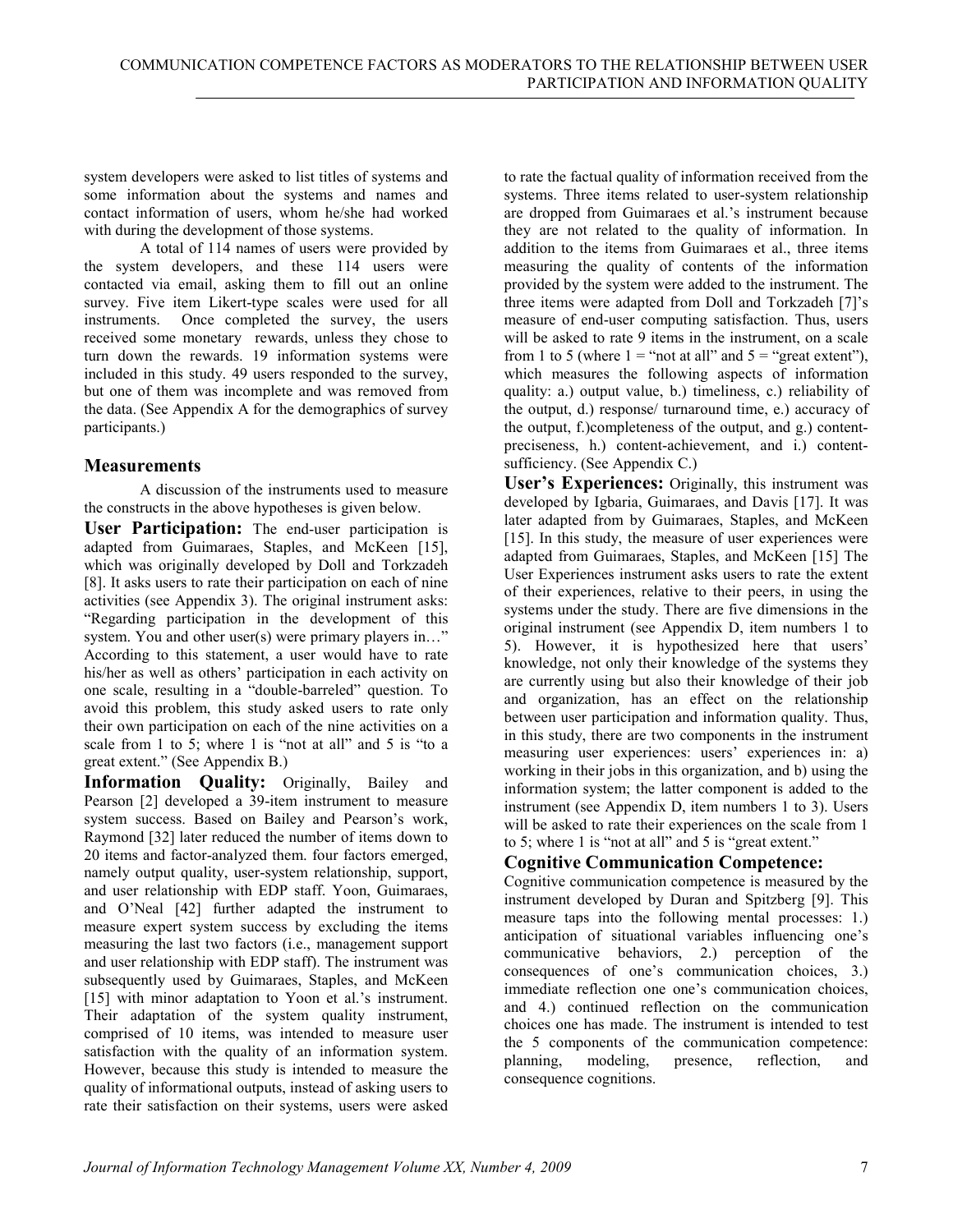Users will be asked to rate the extent to which they apply the cognitions when they interact with other people, on the scale from 1 to 5; where 1 is "never true of me" and 5 is "always true of me." (See Appendix E.)

**Communication Apprehension:** Communication apprehension is measured by the Personal Report of Communication Apprehension instrument developed by McCroskey [26]. The instrument measures personal communication apprehension in the following four contexts: public speaking, dyadic interaction, small groups, and large groups. Users will be asked to rate their levels of personal communication apprehension on a scale from 1 to 5, from "Strongly disagree" to "Strongly Agree." (See Appendix F.)

### **RESULTS**

#### **Reliability Test**

Cronbach's alpha was used to measure the reliability of each variable. Table 1 presents the alpha coefficients for both before and after items deletion. Five

of the variables (i.e., user's experiences in current system, planning cognition, modeling cognition, presence cognition, and communication apprehension) needed to be modified by dropping some items to improve their convergent validities. All variables before deletion showed alpha coefficients at satisfactory level  $(>0.70)$ , except for presence cognition. However, the coefficient of presence cognition was improved after deleting some items that did not load well on the corresponding factor (from 0.5941 to 0.7363). On the other hand, the alpha coefficient of user's experiences in current system was above 0.7 before deletion but dropped to 0.6974 after deleting some items that had low loading to the corresponding factor.

#### **Validity Test**

Descriptive statistics for each variable are presented below. Table 2 and 3 show the descriptive statistics for each of the cognition in the communication competence construct.

#### Table 1: Cronbach Alpha Before and After Dropping Select Items

| I don't want to k                    |                    | <b>Before Deletion</b>        | After Deletion            |                                  |
|--------------------------------------|--------------------|-------------------------------|---------------------------|----------------------------------|
| Variables                            | Number of<br>Items | Cronbach alpha<br>Coefficient | Number of<br><b>Items</b> | Cronbach<br>Alpha<br>Aoefficient |
| User participation                   | 9                  | 0.96                          | no deletion               |                                  |
| Information quality                  | 9                  | 0.96                          | no deletion               |                                  |
| User's experiences in current system | 5                  | 0.73                          | $\overline{2}$            | 0.7                              |
| User's experiences in current job    | 3                  | 0.81                          | no deletion               |                                  |
| Planning cognition*                  | 5                  | 0.74                          | 2                         | 0.81                             |
| Modeling cognition*                  | $\overline{4}$     | 0.81                          | 3                         | 0.84                             |
| Presence cognition*                  | $\overline{4}$     | 0.59                          | $\overline{2}$            | 0.74                             |
| Reflection cognition*                | 5                  | 0.92                          | no deletion               |                                  |
| Consequence cognition*               | $\overline{4}$     | 0.89                          | no deletion               |                                  |
| Communication apprehension           | 24                 | 0.96                          | 21                        | 0.96                             |

*\* Variables in cognitive communication competence*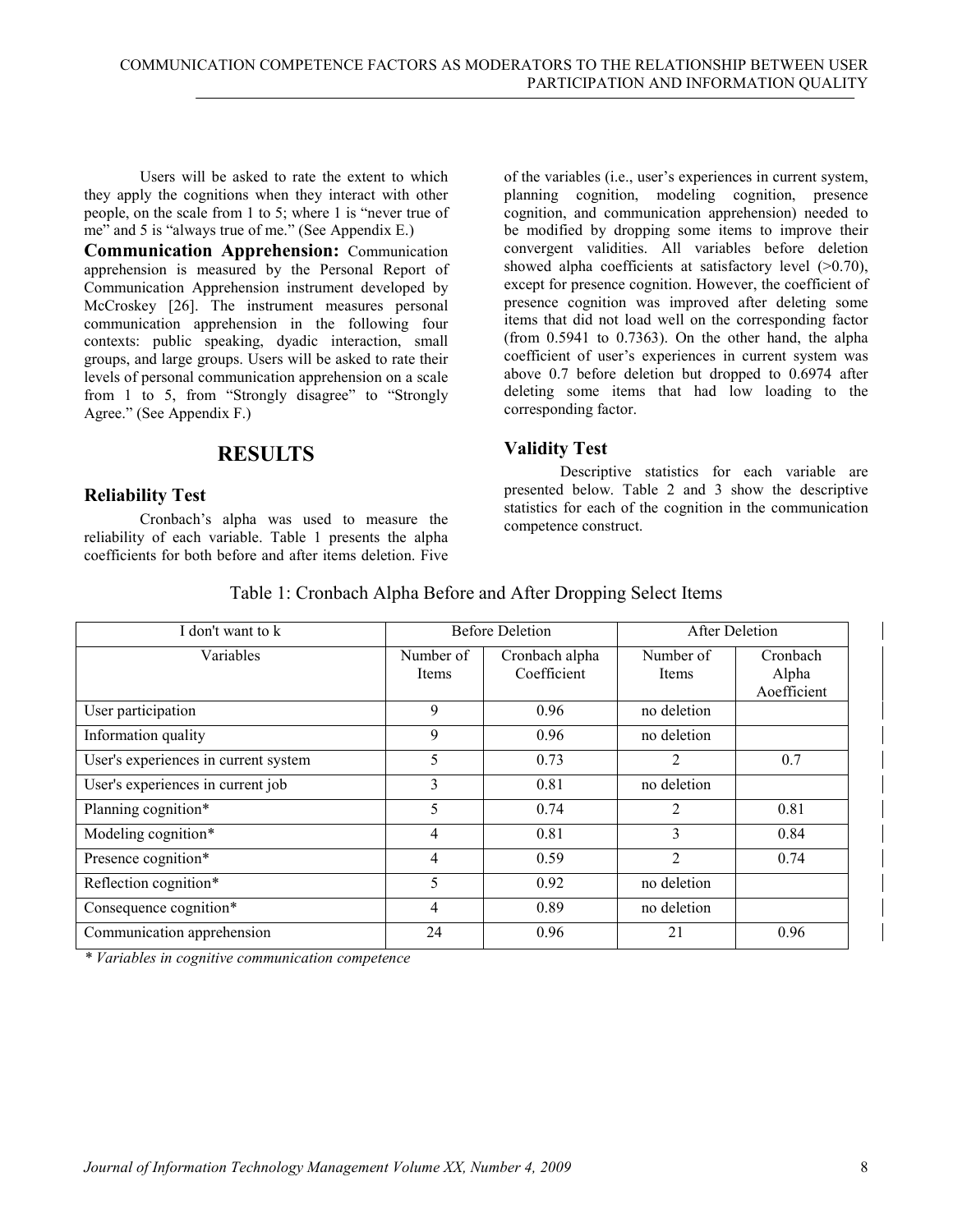|                | Planning<br>Cognition | Modeling<br>Cognition | Presence<br>Cognition | Reflection<br>Cognition | Consequence<br>Cognition |
|----------------|-----------------------|-----------------------|-----------------------|-------------------------|--------------------------|
| Sample Size    | 48                    | 48                    | 48                    | 48                      | 48                       |
| Missing Value  |                       |                       |                       |                         |                          |
| Mean           | 6.6458                | 11.02                 | 7.85                  | 18.29                   | 16.17                    |
| Median         | 7.0000                | 12.00                 | 8.00                  | 19.00                   | 16.00                    |
| Std. Deviation | 1.61758               | 2.274                 | 1.238                 | 4.005                   | 2.504                    |

Table 2: Descriptive Statistics for Communication Competence Variables

# Table 3: Descriptive Statistics for User Participation, Information Quality, User's Experiences and Communication Apprehension

|                | User<br>Participation | Information<br>Quality | User's<br>Experience In<br>Current<br>System | User's<br>Experience<br>In Current<br>Job | Communication<br>Apprehension |
|----------------|-----------------------|------------------------|----------------------------------------------|-------------------------------------------|-------------------------------|
| Sample Size    | 48                    | 48                     | 48                                           | 48                                        | 48                            |
| Missing Value  |                       | $\theta$               | 0                                            | $\theta$                                  |                               |
| Mean           | 25.35                 | 32.67                  | 5.83                                         | 12.06                                     | 45.10                         |
| Median         | 24.50                 | 35.00                  | 6.00                                         | 12.00                                     | 45.00                         |
| Std. Deviation | 11.606                | 8.869                  | 2.337                                        | 2.637                                     | 13.713                        |

To test the construct validities of the variables in this study, the total of 72 items were factor-analyzed by using Principal Component Analysis, using Varimax rotation. Table 4 showed the summary of factor loadings for each variable. (Note: Loadings below 0.4 were not shown in the table.) The eigenvalue and percentage

variances explained of each factor are shown at the bottom of the table. Items with loadings below 0.4, the criterion for deleting items, were deleted. After deleting items with loadings below 0.4, the rest of the items within each variable were summed to represent that variable.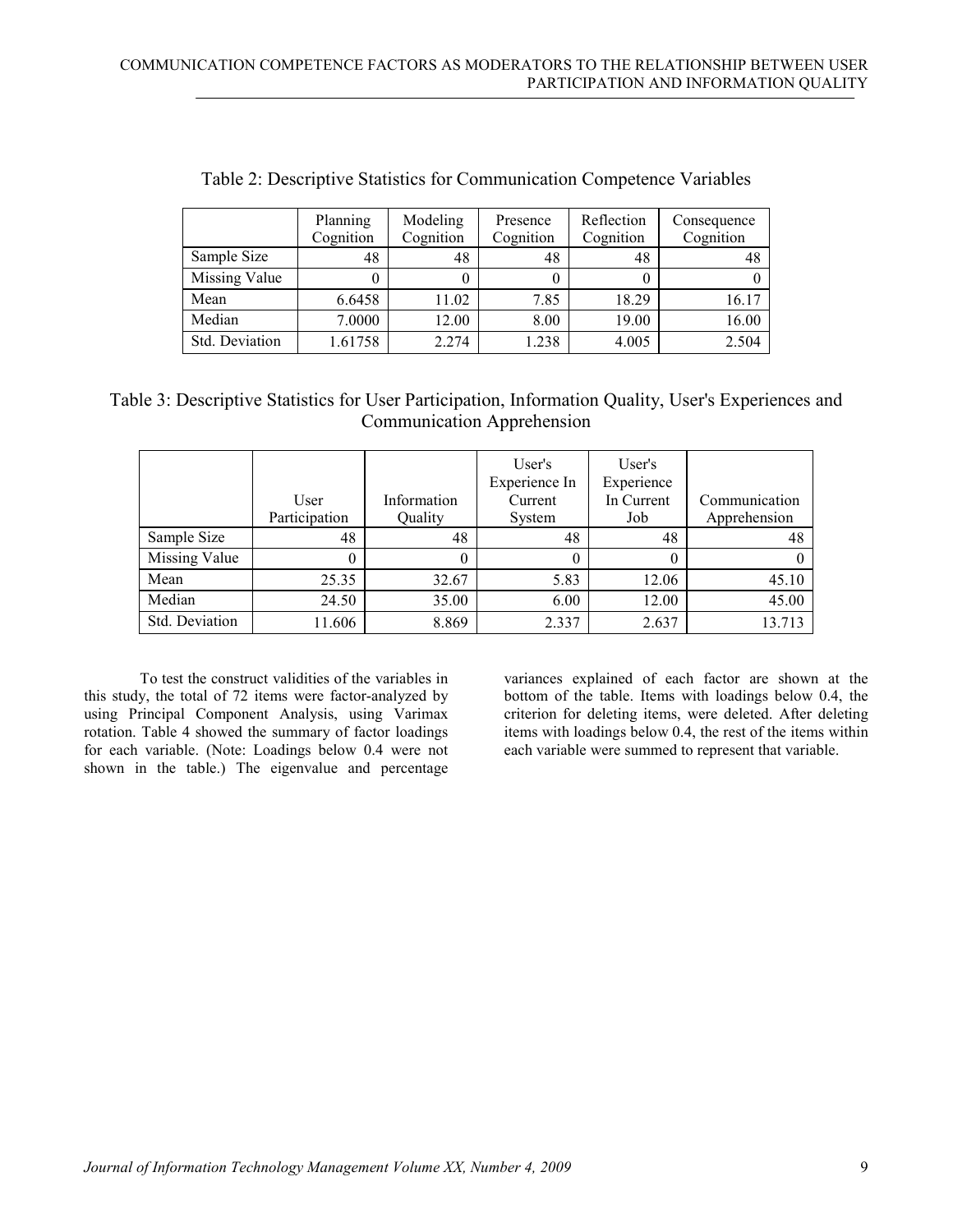| Variables                            | Variable       | Component      |                   |                         |                |                |                |                |                |                |
|--------------------------------------|----------------|----------------|-------------------|-------------------------|----------------|----------------|----------------|----------------|----------------|----------------|
|                                      | Items          | $\overline{1}$ | $\overline{2}$    | $\overline{\mathbf{3}}$ | $\overline{4}$ | $\overline{5}$ | $\overline{6}$ | $\overline{7}$ | $\overline{8}$ | $\overline{9}$ |
| User<br>Participation                | $\,1$          |                | 0.85              |                         |                |                |                |                |                |                |
|                                      | $\overline{2}$ |                | 0.89              |                         |                |                |                |                |                |                |
|                                      | $\overline{3}$ |                | 0.85              |                         |                |                |                |                |                |                |
|                                      | $\overline{4}$ |                | $\overline{0.81}$ |                         |                |                |                |                |                |                |
|                                      | 5              |                | 0.85              |                         |                |                |                |                |                |                |
|                                      | 6              |                | 0.86              |                         |                |                |                |                |                |                |
|                                      | $\overline{7}$ |                | 0.86              |                         |                |                |                |                |                |                |
|                                      | $8\,$          |                | 0.86              |                         |                |                |                |                |                |                |
|                                      | $\overline{9}$ |                | 0.76              |                         |                |                |                |                |                |                |
| Information<br>Quality               | $\,1$          |                |                   | 0.78                    |                |                |                |                |                |                |
|                                      | $\overline{2}$ |                |                   | 0.88                    |                |                |                |                |                |                |
|                                      | $\overline{3}$ |                |                   | $\overline{0.90}$       |                |                |                |                |                |                |
|                                      | $\overline{4}$ |                |                   | 0.86                    |                |                |                |                |                |                |
|                                      | $\overline{5}$ |                |                   | 0.84                    |                |                |                |                |                |                |
|                                      | $\overline{6}$ |                |                   | $0.88\,$                |                |                |                |                |                |                |
|                                      | $\overline{7}$ |                |                   | 0.88                    |                |                |                |                |                |                |
|                                      | $\overline{8}$ |                |                   | $0.88\,$                |                |                |                |                |                |                |
|                                      | $\overline{9}$ |                |                   | 0.91                    |                |                |                |                |                |                |
| User's                               | $\,1$          |                |                   |                         |                |                |                |                | 0.64           |                |
| Experiences in<br>Current<br>Systems | $\overline{2}$ |                |                   |                         |                |                |                |                | 0.82           |                |
|                                      | $\overline{5}$ |                | 0.64              |                         |                |                |                |                |                |                |
| User's                               | $\overline{1}$ |                |                   |                         |                |                | 0.83           |                |                |                |
| Experiences in                       | $\overline{2}$ |                |                   |                         |                |                | 0.89           |                |                |                |
| Current Job                          | $\overline{3}$ | $-0.48$        |                   |                         |                |                | 0.46           |                |                |                |

# Table 4: Factor Loadings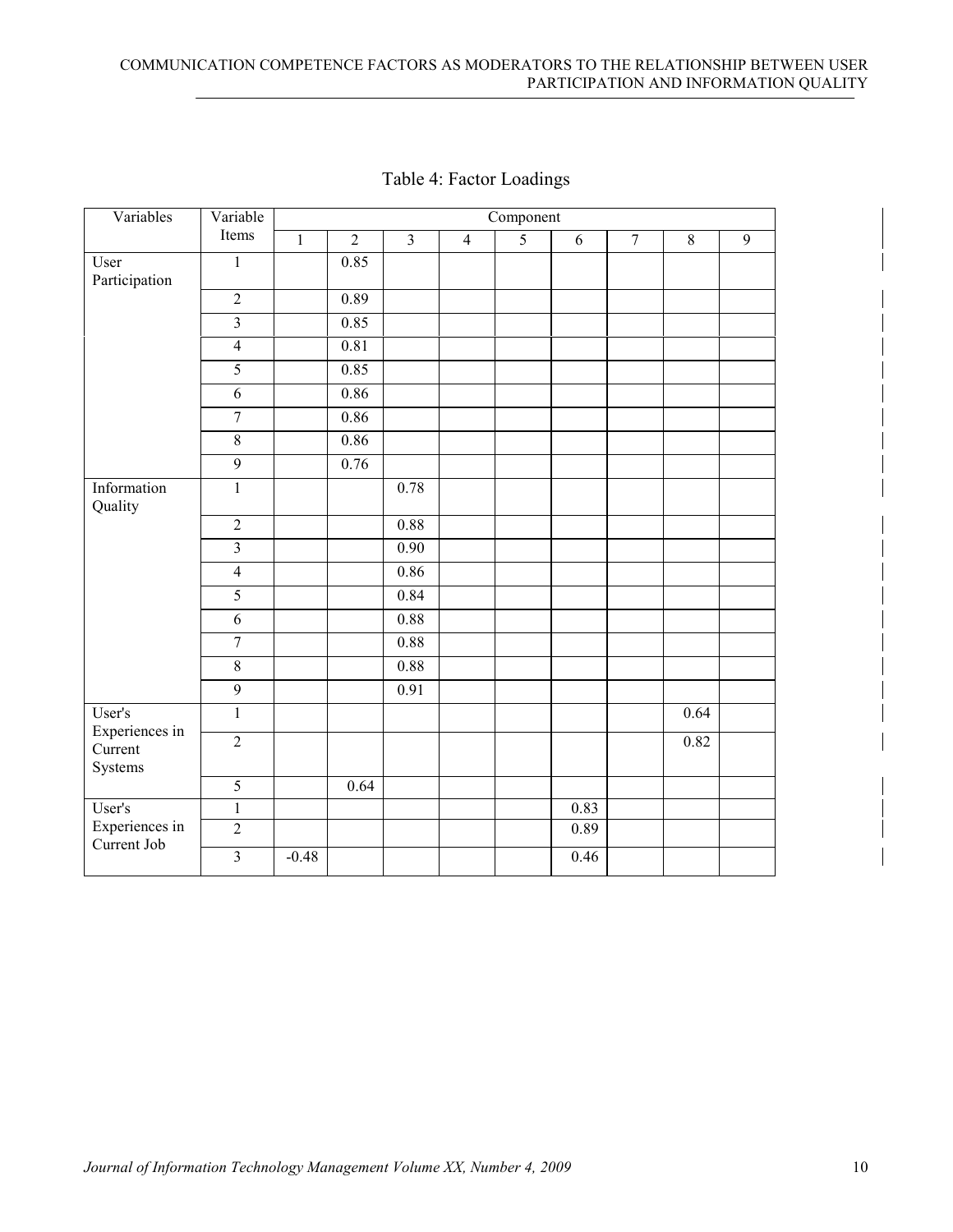|                                                                    |                         |        |                |   |                | Component |   |      |   |      |
|--------------------------------------------------------------------|-------------------------|--------|----------------|---|----------------|-----------|---|------|---|------|
| Variables                                                          | Variable<br>Items       | 1      | $\overline{2}$ | 3 | $\overline{4}$ | 5         | 6 | 7    | 8 | 9    |
| Cognitive<br>Communication                                         | $\mathbf{1}$            |        |                |   | 0.49           |           |   |      |   |      |
| Competence-<br>Planning                                            | $\overline{2}$          |        |                |   | 0.76           |           |   |      |   |      |
| Cognition                                                          | $\overline{4}$          |        |                |   |                | 0.44      |   |      |   |      |
| Cognitive                                                          | $\mathbf{1}$            |        |                |   |                |           |   | 0.78 |   |      |
| Communication                                                      | $\overline{2}$          |        |                |   |                |           |   | 0.67 |   |      |
| Competence-<br>Modeling                                            | 3                       |        |                |   |                |           |   | 0.72 |   |      |
| Cognition                                                          | $\overline{4}$          | $-0.5$ |                |   |                | 0.43      |   |      |   |      |
| Cognitive<br>Communication<br>Competence-<br>Presence<br>Cognition | $\mathbf{1}$            |        |                |   |                |           |   |      |   | 0.60 |
|                                                                    | $\overline{2}$          |        |                |   |                |           |   |      |   | 0.64 |
|                                                                    | $\overline{3}$          |        |                |   |                | 0.53      |   |      |   |      |
| Cognitive                                                          | $\mathbf{1}$            |        |                |   | 0.76           |           |   |      |   |      |
| Communication                                                      | $\overline{2}$          |        |                |   | 0.86           |           |   |      |   |      |
| Competence-<br>Reflection                                          | 3                       |        |                |   | 0.91           |           |   |      |   |      |
| Cognition                                                          | $\overline{4}$          |        |                |   | 0.89           |           |   |      |   |      |
|                                                                    | 5                       |        |                |   | 0.76           |           |   |      |   |      |
| Cognitive<br>Communication                                         | $\mathbf{1}$            |        |                |   |                | 0.80      |   |      |   |      |
|                                                                    | $\overline{2}$          |        |                |   |                | 0.88      |   |      |   |      |
| Competence-<br>Consequence                                         | $\overline{\mathbf{3}}$ |        |                |   |                | 0.84      |   |      |   |      |
| Cognition                                                          | $\overline{4}$          |        |                |   |                | 0.78      |   |      |   |      |

# Table 4 (continued)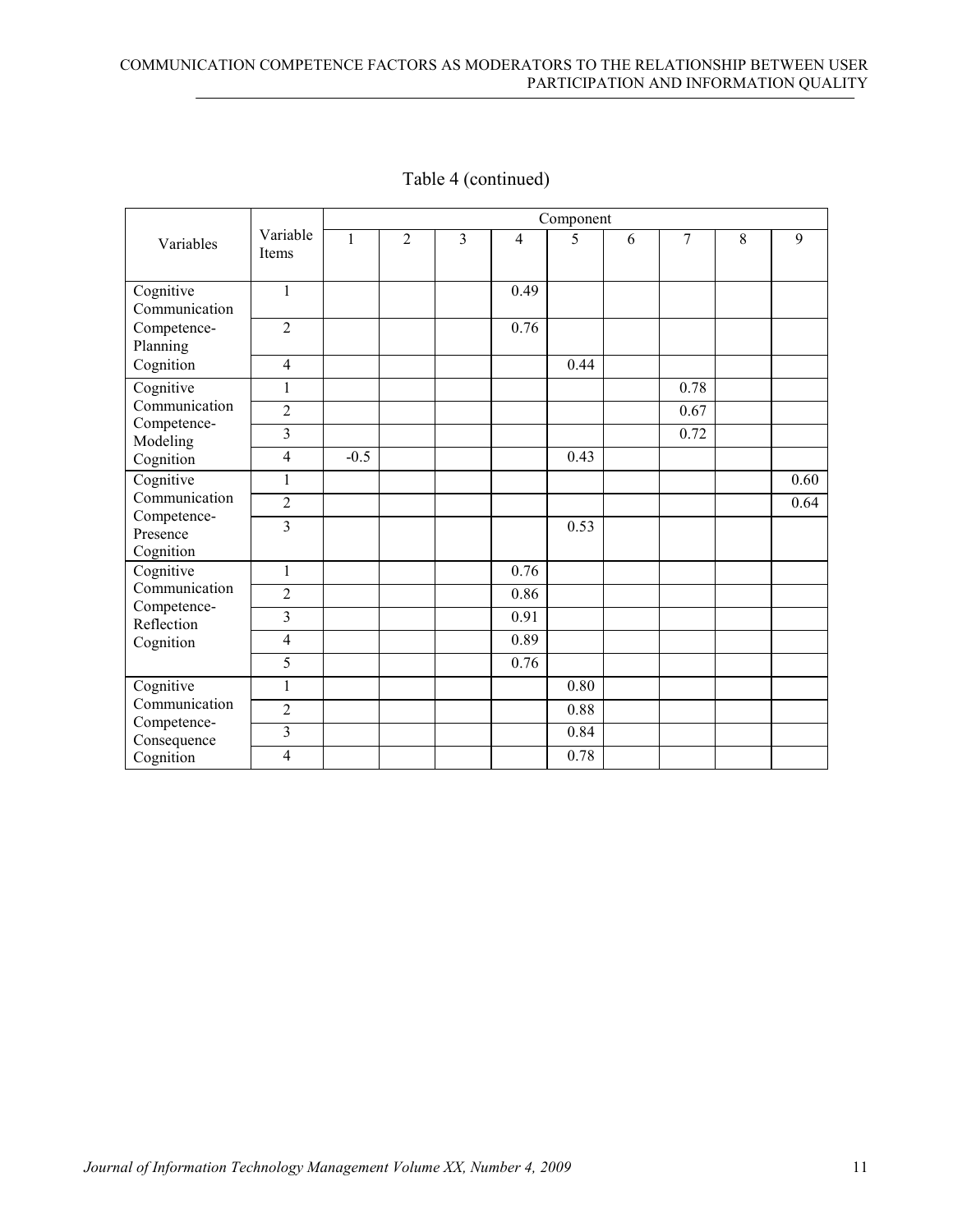| Variables     | Variable                     | Component    |                |                         |                |                |      |                |                |                |
|---------------|------------------------------|--------------|----------------|-------------------------|----------------|----------------|------|----------------|----------------|----------------|
|               | Items                        | $\mathbf{1}$ | $\overline{2}$ | $\overline{\mathbf{3}}$ | $\overline{4}$ | $\overline{5}$ | 6    | $\overline{7}$ | $\overline{8}$ | $\overline{9}$ |
| Communication | $\mathbf{1}$                 | 0.54         |                |                         |                |                |      |                |                | 0.48           |
| Apprehension  | $\overline{2}$               | 0.73         |                |                         |                |                |      |                |                |                |
|               | $\overline{3}$               | 0.74         |                |                         |                |                |      |                |                |                |
|               | $\overline{4}$               | 0.84         |                |                         |                |                |      |                |                |                |
|               | $\overline{5}$               | 0.79         |                |                         |                |                |      |                |                |                |
|               | 6                            | 0.82         |                |                         |                |                |      |                |                |                |
|               | $\overline{7}$               | 0.88         |                |                         |                |                |      |                |                |                |
|               | $\overline{8}$               | 0.83         |                |                         |                |                |      |                |                |                |
|               | $\overline{9}$               | 0.73         |                |                         |                |                |      |                |                |                |
|               | 10                           | 0.70         |                |                         |                |                |      |                |                |                |
|               | 11                           | 0.83         |                |                         |                |                |      |                |                |                |
|               | $\overline{12}$              | 0.76         |                |                         |                |                |      |                |                |                |
|               | 13                           | 0.68         |                |                         |                |                |      |                |                |                |
|               | $\overline{14}$              | 0.59         |                |                         |                |                |      |                |                |                |
|               | $\overline{15}$              | 0.73         |                |                         |                |                |      |                |                |                |
|               | $\overline{16}$              | 0.74         |                |                         |                |                |      |                |                |                |
|               | 17                           | 0.67         |                |                         |                |                |      |                |                |                |
|               | $\overline{18}$              | 0.78         |                |                         |                |                |      |                |                |                |
|               | $\overline{22}$              | 0.47         |                |                         |                |                |      |                |                |                |
|               | 23                           | 0.62         |                |                         |                |                |      |                |                |                |
|               | 24                           | 0.61         |                |                         |                |                |      |                |                |                |
| Variables     |                              |              |                |                         |                |                |      |                |                |                |
|               | Percentage<br>of<br>Variance | 22.76        | 13.42          | 11.80                   | 6.99           | 4.98           | 3.76 | 3.16           | 2.58           | 2.16           |
|               | Eigenvalue                   | 16.39        | 9.66           | 8.50                    | 5.03           | 3.59           | 2.71 | 2.28           | 1.86           | 1.56           |

#### Table 4 (continued)

#### **Testing the Hypotheses**

A Pearson correlation was performed to test the first hypothesis (relationship between user participation and information quality). Significant positive correlation between user participation and information quality was observed (r = 0.319; significance value = 0.027, p-value  $\leq$ 0.05), thus lending support for the first hypothesis.

Hypotheses 2 through 4 were tested by using moderated regression analysis (following Aiken and West [1]). All variables (except the dependent variable, information quality) were centered to avoid problems with multicollinearity [1]. Centering a variable is

accomplished by subtracting its mean off each value of the variable. First, the predictor variables (user participation and the moderating variables proposed in Hypotheses 2 through 4) were entered in the regression equation. Then, the interaction term between user participation and a moderating variable was entered to the regression equation. The hypotheses 2 through 4 will be supported (i.e., the hypothesized variables significantly moderate the relationship between user participation and information quality), if the incremental  $R^2$  is significant. Each of the changes in  $\mathbb{R}^2$  provided by adding an interaction term to the equation and its significance are shown in Table 5.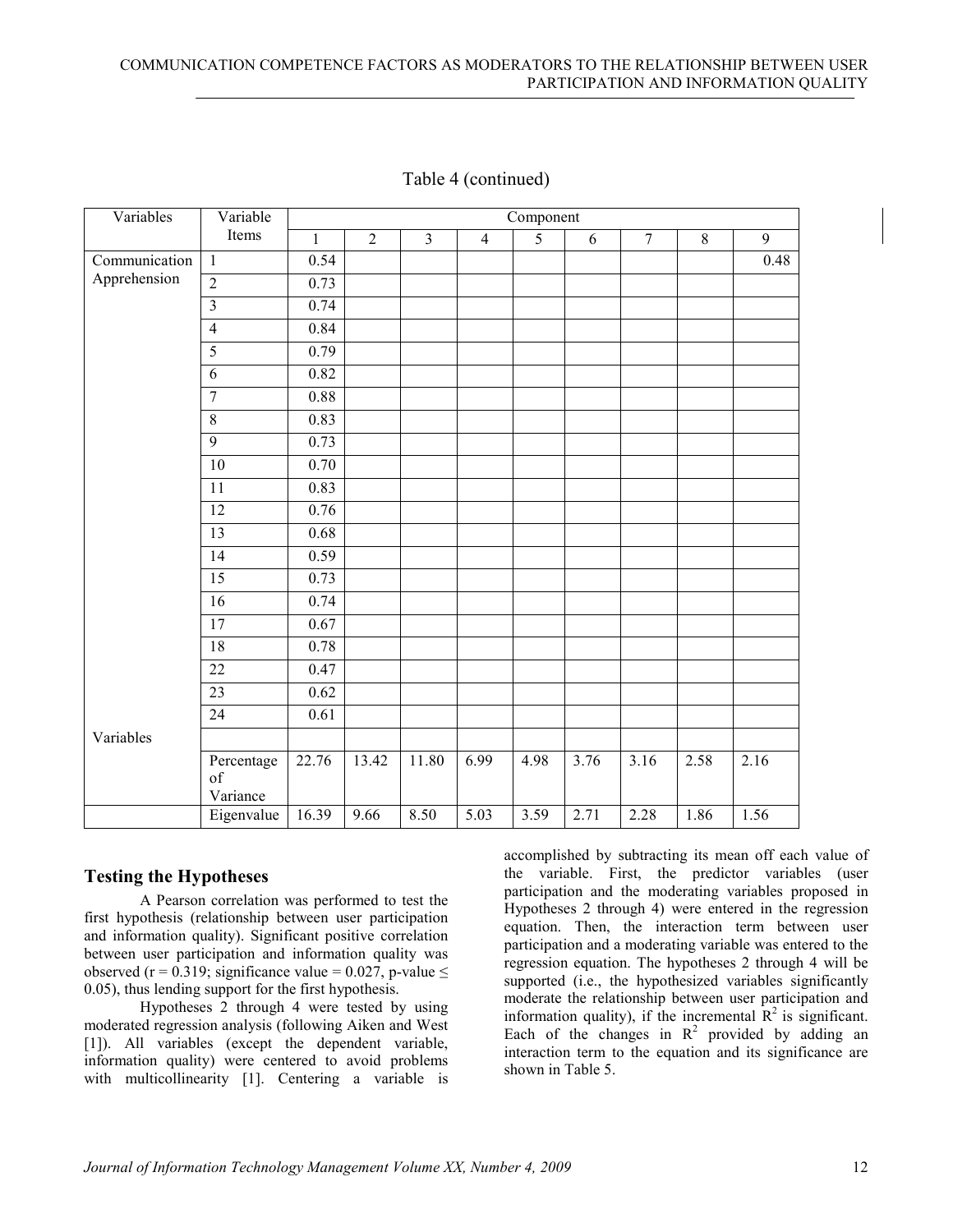| Hypothesis                                                                                                            | N  | $R^2$ Before<br>Adding<br>Interaction<br>Term | $R^2$ After<br>Adding<br>Interaction<br>Term | $\Delta R^2$ | Significance F<br>Change |
|-----------------------------------------------------------------------------------------------------------------------|----|-----------------------------------------------|----------------------------------------------|--------------|--------------------------|
| H <sub>2</sub> a: User's Experiences in Current System                                                                | 48 | 0.149                                         | 0.177                                        | 0.028        | 0.226                    |
| H <sub>2</sub> b: User's Experiences in Current Job                                                                   | 48 | 0.102                                         | 0.178                                        | 0.076        | $0.05**$                 |
| H3a: Planning Cognition                                                                                               | 48 | 0.107                                         | 0.133                                        | 0.026        | 0.259                    |
| H <sub>3</sub> b: Modeling Cognition                                                                                  | 48 | 0.112                                         | 0.178                                        | 0.066        | $0.067*$                 |
| H <sub>3</sub> c: Presence Cognition                                                                                  | 48 | 0.110                                         | 0.116                                        | 0.006        | 0.587                    |
| H3d: Reflection Cognition                                                                                             | 48 | 0.104                                         | 0.104                                        | $\theta$     | 0.973                    |
| H3e: Consequence Cognition                                                                                            | 48 | 0.106                                         | 0.107                                        | 0.01         | 0.845                    |
| H4: Communication Apprehension                                                                                        | 48 | 0.102                                         | 0.102                                        | $\theta$     | 0.927                    |
| $\mathbf{d}$ , $\mathbf{d}$ , $\mathbf{d}$ , $\mathbf{d}$ , $\mathbf{d}$ , $\mathbf{d}$ , $\mathbf{d}$ , $\mathbf{d}$ |    |                                               |                                              |              |                          |

Table 5: R-Squared Report

\* *p*≤ 0.1 \*\**p*≤0.05

The results in Table 5 show that there are only two variables that moderate the relationship between user participation and information quality—user's experiences in current job and modeling cognition in the cognitive communication competence construct. The former is significant at 0.05 level, while the latter at 0.1 level. Therefore, H2b is supported, and H3b is partially supported. However, the beta coefficient of the interaction term between user participation and user's experience in current job turned out to be negative, suggesting that the higher a user rated their job experiences, the lower he/she rated the information quality. A more detailed explanation will be provided in the Discussion section. The statistics suggest that H2a, H3a, H3c, H3d, H3e, and H4 are not supported.

### **DISCUSSION**

In addition to the previous studies which focused on the impact of user participation on system quality, this study empirically suggested that user participation significantly contributes to information quality. The significant correlation between user participation and information quality in hypothesis 1 implied that when users participated in system development, the information quality of the systems could be improved. In other words, systems would deliver outputs that were reliable, accurate, complete, and valuable to the users in a timely manner. Moreover, the content of the information delivered by the systems would be more precise, meet users' needs, and provide sufficient information.

This study did not find the moderating effect of user's experiences in using current systems or the systems of the same type and nature on information quality.

However, the regression analysis revealed that such experiences was a rather weak predictor to information quality (β coefficient = 0.948, significant at 0.1 level, *p*value =  $0.092$ ). This result suggests that user's experiences in using current systems can partially explain the quality of information delivered by the systems. One explanation is when users have experiences in the current systems or systems of the same nature, they know what kinds of data they want to collect from the systems as well as the informational outputs they want to see. Therefore, they tend to be able to share with system developers their expectations on the system requirements and specifications.

While the regression analyses showed that users' experiences on current systems have a positive direct effect on information quality of a system, users' experiences on current jobs did not. Surprisingly, it added a negative moderating effect on the relationship between user participation and the information quality  $(\beta)$ coefficient =  $-0.081$ , significant at 0.05 level, *p*-value = 0.05). One reason could be that because they have a lot of experience in their current job, they tend to build higher expectations on what new systems should deliver. Alternatively, they resist changes made to their current working systems. Such resistance may cause them to perceive the quality of information delivered by the new systems to be lower than their expectations.

Of all five types of communication competence cognitions, the modeling cognition is the only variable that was a significant moderator to the relationship between user participation and information quality. According to this result, it is reasonable to assume that a user's communication competence in studying the situation and their conversational partners when first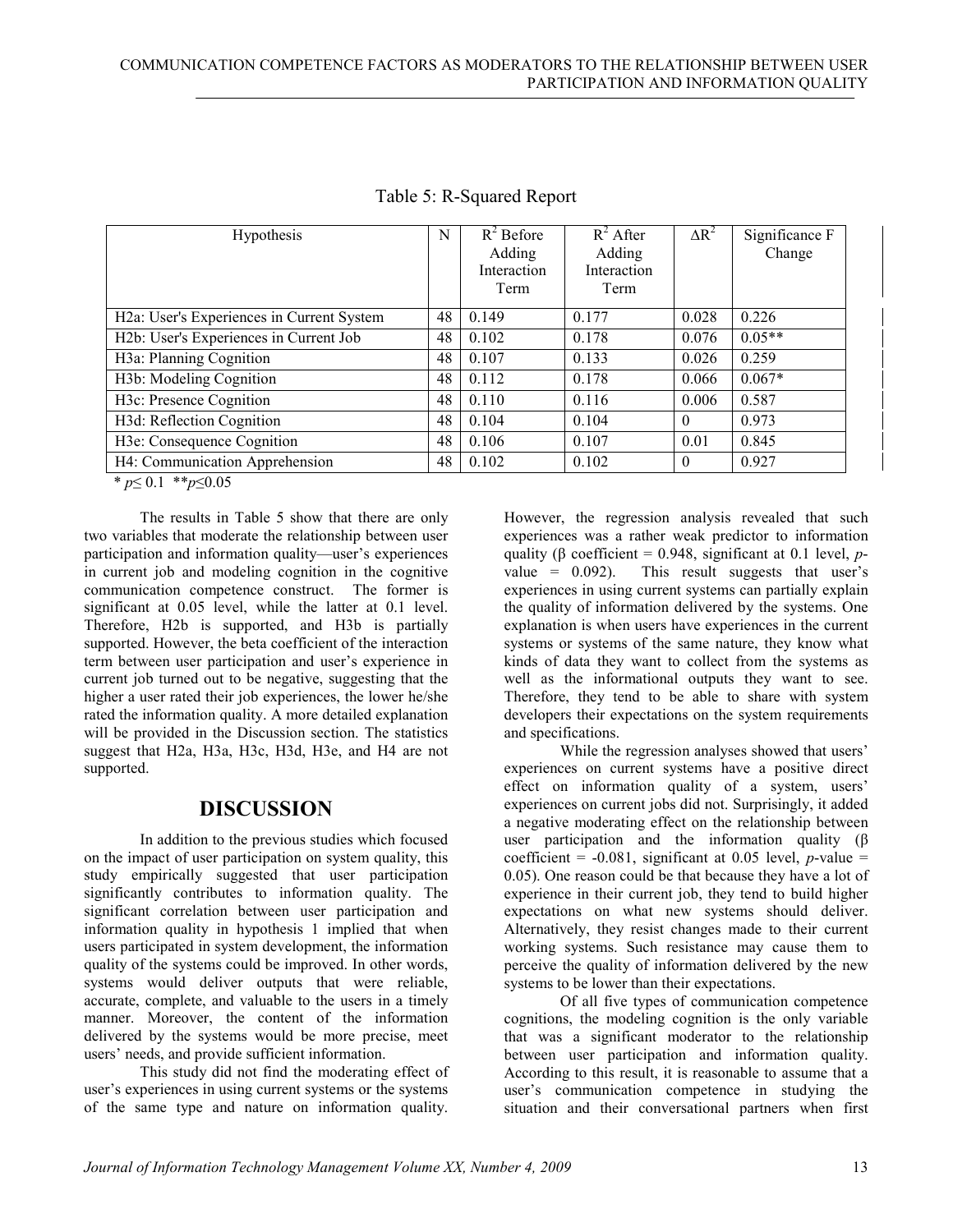entering the situation positively influences the effect of user participation on information quality. A possible explanation to this result is that a user, who is competent in sizing up the communication situation, including the people involved in such a situation, tends to know how to communicate his/her needs appropriately. In other words, he/she knows how to effectively deliver their needs in such a way that others can completely understand.

Finally, communication apprehension did not have a significant moderating effect on the relationship between user participation and information quality. Although in theory, a person who is communicatively apprehensive is more likely to be unwilling to communicate than a person who is less communicatively apprehensive, there might be other factors that can overcome one's communication apprehension, which were not captured in this study. For example, a system developer with a high level of communication skills may be able to lessen the apprehensiveness in users.

There are some limitations with this study. First, the sample size is small. A problem we encountered was many of the system developers who participated in this study typically worked with user representatives rather than a large community of users. Therefore, only a few users were selected and involved in system development projects. Second, although every system developer who participated in this study was told to list all names of users that had been involved in system development projects, we could not be certain whether the system developers did so. Some system developers might list only those users whom they knew well or they felt would give positive responses about the system development project. Consequently, this potential bias could potentially cause a problem of under-representing the end users who participate in system development. Finally, the results of this survey study were based on both the ability of respondents to recall (that is, rating their degrees of participation in a system development project, which had happened in the past couple of years) as well as on selfassessments of the respondents' experiences, communication competence, and communication apprehension.

# **IMPLICATIONS TO SYSTEM DEVELOPMENT RESEARCH AND PRACTICES**

### **Implications to System Development Research**

Previous research found that, in general, user participation can influence system quality. The main objective of this study was to find those specific factors that would improve information quality of a system. It was found that user participation also positively affects information quality. However, the information quality measured here is merely a perception by users. Future research should look for measurements that take other stakeholder perspectives into consideration, for example perspectives of those who are not end-users such as managers or even top managers, who indirectly use the information from the systems.

It was found in this study that users' experiences with using current systems and current job (used as surrogates for knowledge) had some effects on the information quality (i.e., the former had a direct impact, while the latter had a moderating effect). Because knowledge is such a broad and often tacit concept, more studies should be done to delineate different kinds of user's knowledge that will help system developers develop a successful system.

This study only tested the moderating effects of cognitive communication competence on the relationship between user participation and information quality. Future studies should test the effects of communication competence of users on other success measures such as project success. It seems logical to think that users who communicate effectively and appropriately can help save project time and cost in developing a system. For example, system developers do not have to spend a lot of time on clarifying system requirements.

There was no significant result found on the moderating effect of communication apprehension. Future studies should incorporate into their models factors that help alleviate communication apprehension in users, for example, system developers' communication skill, users' relationships with system developers, or organizational cultures that promote open communications.

#### **Implications to System Development Practice**

The results of this study indicate that user participation can influence the quality of information delivered by a system in terms of reliability, accuracy, completeness, value, and content that meet users' needs.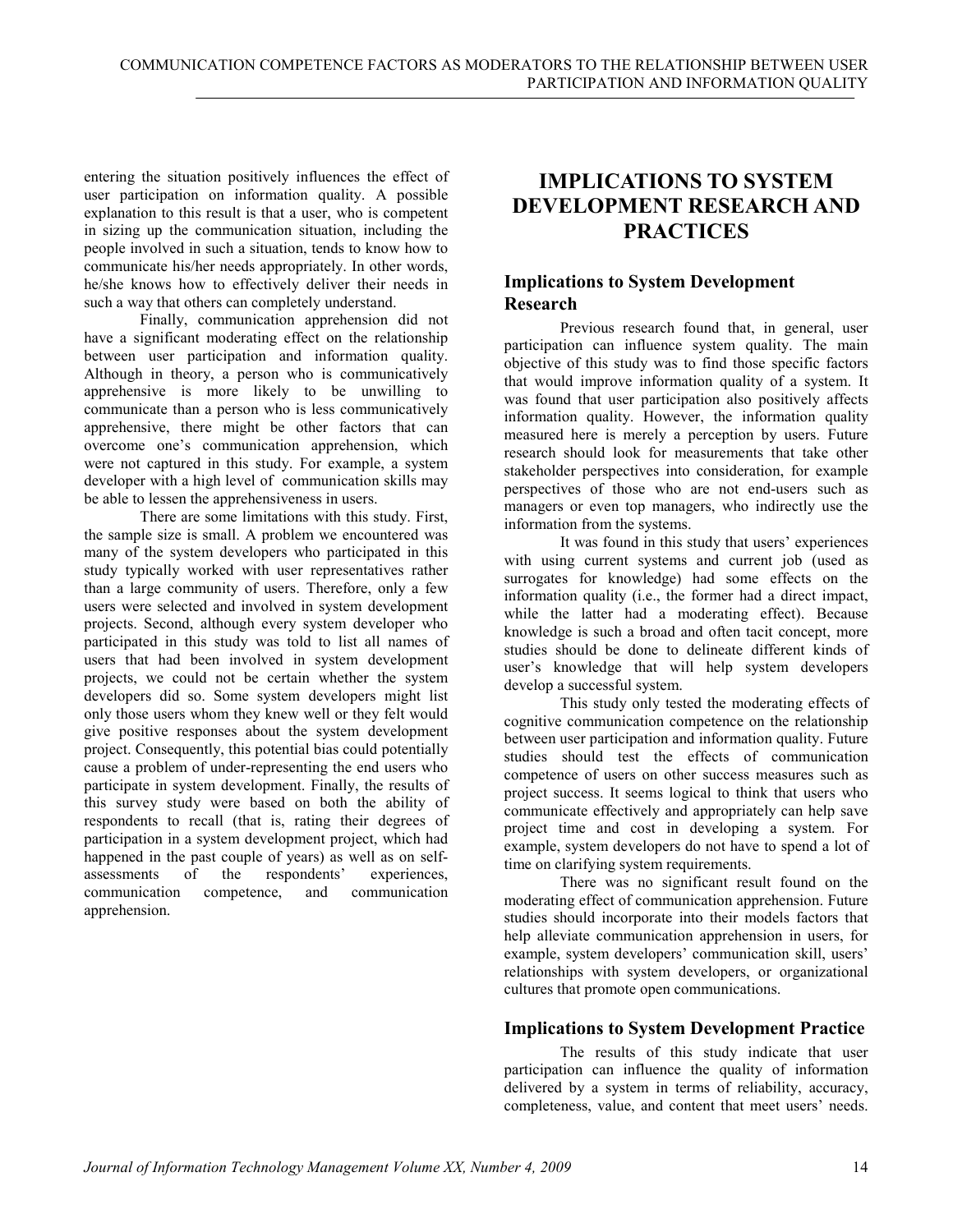Therefore, if information quality is a goal for a system development, user participation should be encouraged. Selecting users who participate in system development activities plays an important role in developing systems that deliver high-quality information. Users' previous experiences in systems of the same nature should be one of the criteria in selecting users to participate in system development. However, users who possess significant experience in their job positions may also have higher expectations for the new system. In other words, they may perceive information quality to be lower than it actually is.

Another criterion for selecting users is the user's communication competence. In the system development context, users who participate should have skill in analyzing situations, including communication partners and how others interact with each other. This skill helps the users to know how to communicate effectively and appropriately. Training users to better at this skill may be another way to improve the communications between users and system developers.

# **CONCLUSIONS**

The objective of this study was to find the factors that influence information quality of the system by utilizing participative decision-making theory and communication competence framework. Results showed that: 1) user participation had a significant impact on information quality; 2) user's experiences in their job negatively moderated the relationship between user participation and information quality, while user's experiences in a system or system in the same nature positively affected information quality; and 3) modeling cognition in communication competence framework positively moderated the relationship. These results can have implications in training and selecting suitable users to participate in a system development.

If information quality is a goal of a system, participating users can help system developers achieve the goal. Selecting users, who have suitable knowledge (i.e., knowledge in system) and can competently communicate to others (i.e., those who learn the situations and communication partners and are able to adapt their communications to suit the situation and person), to participate in a system development project can possibly determine the information quality.

Since the results of this study were derived merely from statistical analyses of survey data, which are intended to serve the predictive purpose, more research should be done to describe the user participation phenomenon and the effects of different types of user's

knowledge and experiences and communication skills on system success.

# **REFERENCES**

- [1] Aiken, L.S. and West, S.G., *Multiple Regression: Testing and Interpreting Interactions*, Sage Publications, Newbury Park, 1991
- [2] Bailey, J.E. and Pearson, S.W. "Development of a Tool for Measuring and Analyzing Computer User Satisfaction," *Management Science*, Volume29, Number 5, 1983, pp. 530-545.
- [3] Cavaye, A.L.M. "User Participation in System Development Revisited," *Information & Management*, Volume 28, 1995, pp. 311-323.
- [4] Davis, G.B. "Strategies for information requirements determination," *IBM Systems Journal*, Volume 21, 1982, pp. 4-30.
- [5] DeBrabander, D. and Thiers, G. "Successful Information Systems Development in Relation to Situational Factors Which Affect Effective Communication Between MIS Users and EDPspecialists," *Management Science*, Volume 30, Number 2, 1984, pp. 137-155.
- [6] DeLone, W.H. & McLean, E.R. "The DeLone and McLean model of information system success: A ten-year update," *Journal of Management Information Systems*, Volume 19, Number 4, 2003, pp. 9-30.
- [7] Doll, W.J., and Torkzadeh, G. "A Discrepancy Model of End-User Involvement," *Management Science*, Volume 35, Number 10, 1989, pp. 1151- 1171.
- [8] Doll, W.J., and Torkzadeh, G. "The Measurement of End-User Software Involvement," *OMEGA*, Volume 18, Number 4, 1990, pp. 399-406.
- [9] Duran, R.L. and Spitzberg, B.H. "Toward the Development and Validation of a Measure of Cognitive Communication Competence*," Communication Quarterly*, Volume 43, Number 3, 1995, pp. 259-275.
- [10] Edström, A. "User Influence and the Success of MIS Projects: A Contingency Approach," *Human Relations*, Volume 30, Number 7, 1977, pp. 589- 607.
- [11] Forgas, J. P. "Episode Cognition: Internal Representations of Interaction Routines," *Advances in Experimental Social Psychology*, Volume 15, 1982, pp. 59-101.
- [12] Franz, C.R. and Robey, D. "Organizational Context, User Involvement, and the Usefulness of Information Systems," *Decision Sciences*, Volume 17, Number 4, 1982, pp. 329-356.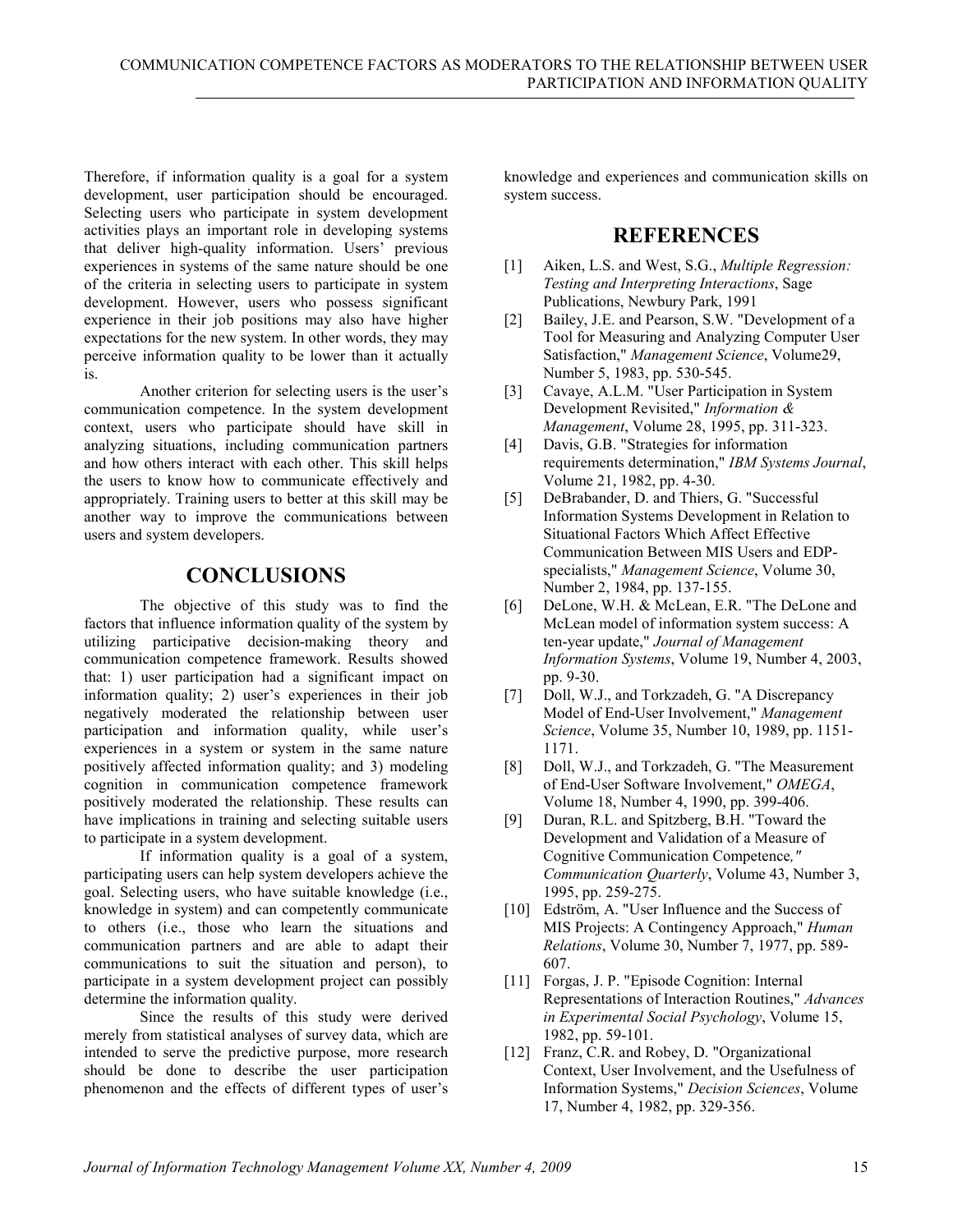- [13] Gallivan, M.J. and Keil, M. "The User-Developer Communication Process: A Critical Case Study*," Information Systems Journal*, Volume 13, 2003, pp. 37-68.
- [14] Guimaraes, T., and Igbaria, M. "Client/Server System Success: Exploring the Human Side," *Decision Sciences*, Volume 28, Number 4, 1997, pp. 851-876.
- [15] Guimaraes, T., Staples, D.S., and McKeen, J.D. "Empirically Testing Some Main User-Related Factors for Systems Development Quality," *The Quality Management Journal*, Volume 10, Number 4, 2003, pp. 39-54.
- [16] Hymes, D., *On communicative competence*. In J. B. Pride and J. Holmes. (Eds.) Sociolinguistics: Selected readings, Penguin, Baltimore, 1972
- [17] Igbaria, M., Guimaeraes, T., and Davis, G.B. "Testing the determinants of microcomputer usage via a structural equation model," *Journal of Management Information Systems*, Volume 11, Number 4, 1995, pp. 87-114.
- [18] Kappelman, L.A. and McLean, E.R. "The Respective Roles of User Participation and User Involvement in Information System Implementation Success," *Proceedings of the 12th International Conference on Information Systems*, New York, 1991, pp. 339-349.
- [19] Kawalek, P. and Wood-Harper, T. "The Finding of Thorns: User Participation in Enterprise System Implementation," *The DATABASE for Advances in Information Systems*, Volume 33, Number 1, 2002, pp. 13-22.
- [20] King, W.R. and Lee, T. "The Effects of User Participation on System Success: Toward A Contingency Theory of User Satisfaction," *Proceedings of the 12th International Conference on Information Systems*, New York, 1991, pp. 327- 338.
- [21] Latham, G., Winters, D., and Locke, E.A. "Cognitive and Motivational Effects of Participation: A Mediator Study," *Journal of Organizational Behavior*, Volume 15, 1994, pp. 49- 63.
- [22] Lawrence, M., Goodman, P., and Fildes, R. "Influence of User Participation on DSS Use and Decision Accuracy," *OMEGA*, Volume 30, 2002, pp. 381-392.
- [23] Lin, W.T., and Shao, B.M. "The Relationship Between User Participation and System Success: A Simultaneous Contingency Approach," *Information & Management*, Volume 37, 2000, pp. 283-295.
- [24] MacIntyre, P.D., Babin, P.A., and Clément, R. "Willingness to Communicate: Antecedents &

Consequences," *Communication Quarterly*, Volume 47, Number 2, 1999, pp. 215-229.

- [25] McCroskey, J. "Oral Communication Apprehension: A Summary of Recent Theory and Research," *Human Communication Research*, Volume 4, 1977, pp. 78-96.
- [26] McCroskey, J.C., *An Introduction to Rhetorical Communication (4th ed.),* Prentice-Hall, Englewood Cliffs, NJ, 1982.
- [27] McCroskey, J. and Richmond, V.P. "Willingness to Communicate," In J. McCroskey and J.A. Daly (Eds.), *Personality and Interpersonal Communication* (6), Sage Publications, Newbury Park, 1987
- [28] McKeen, J.D., and Guimaraes, T. "Successful Strategies for User Participation in Systems Development," Journal of *Management Information Systems*, Volume 14, Number 2, 1997, pp. 133-150.
- [29] McKeen, J.D., Guimaraes, T., and Wetherbe, J.C. "The Relationship Between User and Participation and User Satisfaction: An Investigation of Four Contingency Factors," *MIS Quarterly*, Volume 18, Number 4, 1994, pp. 427-451.
- [30] Melone, N. P. "A Theoretical Assessment of the User-Satisfaction Construct in Information Systems Research," *Management Science*, Volume 36, Number 1, 1990, pp. 76-91.
- [31] Mumford, E. and Henshall, D., *A Participative Approach to Computer Systems Design*, Halsted Press, New York, NY, 1979.
- [32] Raymond, L. "Organizational Characteristics and MIS Success in the Context of Small Business," *MIS Quarterly*, Volume 9, Number 1, 1985, pp. 37- 53.
- [33] Robey, D. and Farrow, D. "User Involvement in Information System Development: A Conflict Model and Empirical Test," *Management Science*, Volume 26, Number 1, 1982, pp. 73-85.
- [34] Saleem, N. An Empirical Test of the Contingency Approach to User Participation in Information Systems Development. *Journal of Management Information Systems*, Volume 13, Number 1, 1996, pp. 145-166.
- [35] Scully, J.A., Kirkpatrick, S.A., and Locke, E.A. "Locus of Knowledge as a Determinant of the Effects of Participation on Performance, Affect, and Perceptions," *Organizational Behavior and Human Decision Processes*, Volume 61, 1995, pp. 276-288.
- [36] Spitzberg, B.H. "An Examination of Trait Measures of Interpersonal Competence," *Communication Reports*, Volume 4, Number 1, 1991, pp. 22-29.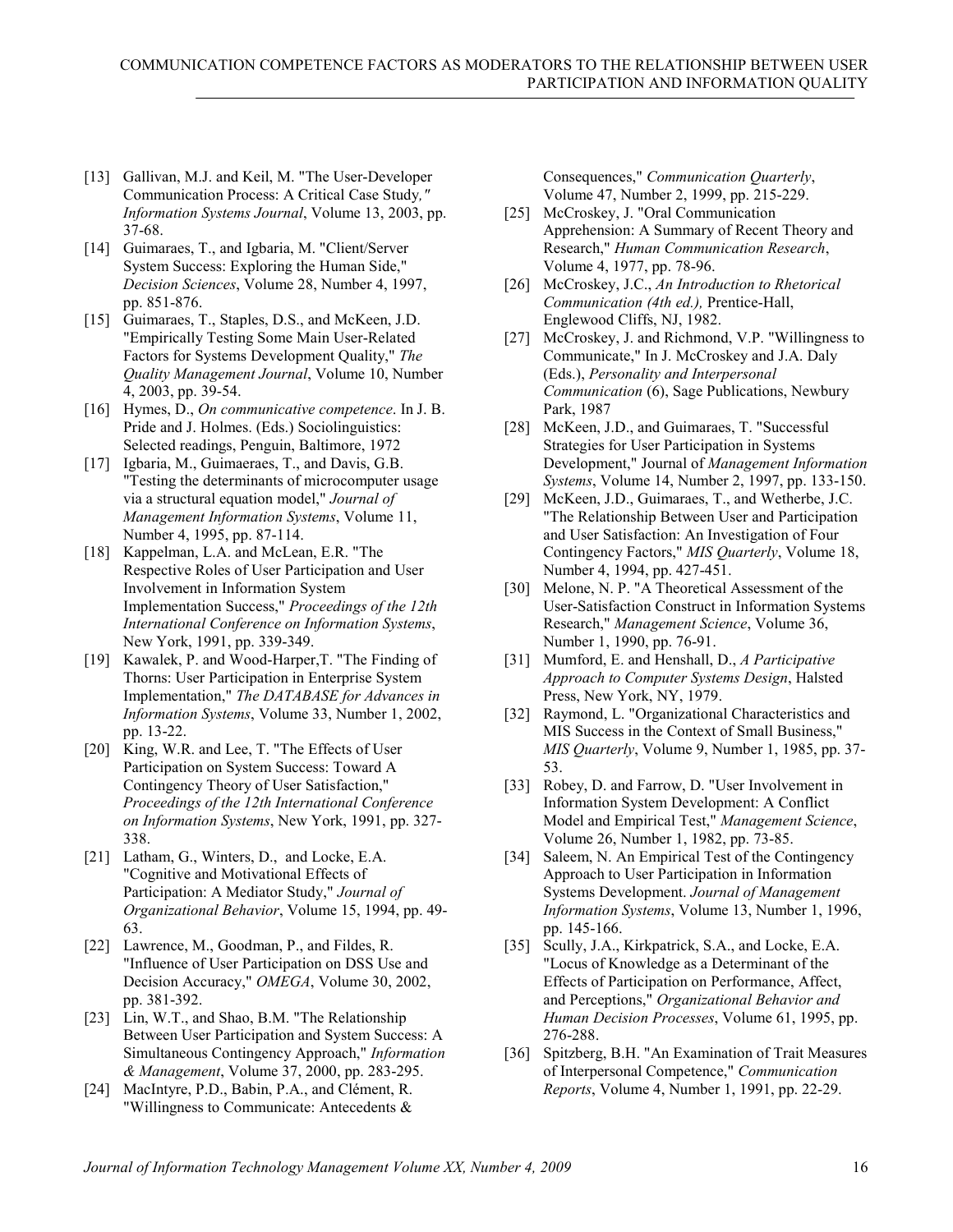- [37] Spitzberg, B.H. and Cupach, W.R., *Interpersonal Communication Competence*, Sage Publications, Beverly Hills, CA, 1984
- [38] Spitzberg, B.H. and Cupach, W.R. "The Model of Relational Competence: A Review of Assumptions and Evidence," *Papers presented at the Speech Communication Association Conference*, Boston MA, November, 1987.
- [39] Tait, P., and Vessey, I. "The Effect of User Involvement on System Success: A Contingency Approach," *MIS Quarterly*, Volume 12, Number 1, 1988, pp. 91-108.
- [40] Wagner, J.A. III, Leana, C.R., Locke, E.A., and Schweiger, D.M. "Cognitive and Motivational Frameworks in U.S. Research on Participation: A Meta-Analysis of Primary Effects," *Journal of Organizational Behavior*, Volume 18, 1987, pp. 49- 65.
- [41] Wiemann, J.M. and Backlund, P. "Current Theory and Research in Communicative Competence," *Review of Educational Research*, Volume 50, 1980, pp. 185-198.
- [42] Yoon, Y., Guimareas, T., and O'Neal, O. "Exploring the Factors Associated With Expert Systems Success," *MIS Quarterly*, Volume 19, Number 1, 1995, pp. 83-106.

# **ACKNOWLEDGEMENTS**

The authors would like to extend sincere thanks to Dr. Ronald Wilkes for his invaluable advice and efforts in contacting organizations to participate in this study.

# **AUTHORS BIOGRAPHIES**

**Brian D. Janz** is the Suzanne Palmer Downs Professor of MIS and Director of Executive Education at the Fogelman College of Business and Economics at The University of Memphis. He also serves as the Associate Director of the FedEx Center for Supply Chain Management at the University of Memphis. Dr. Janz's research interests focus on how information technologies affect organizational strategy, design, and knowledge worker behavior. Specifically, he is interested in the effects that knowledge management and information technologies have on organizational supply chain management, systems development, and overall business intelligence. His most recent research is focusing on the implementation and use emerging technologies in the healthcare industry. Brian's research has been published in book chapters as well as many academic and practitioner journals as including *MIS Quarterly, Decision*

*Science, Communications of the AIS, Journal of MIS, Personnel Psychology, Journal of Database Management, Journal of Information Technology Management,* and *Information and Management.* In addition, Dr. Janz serves on the editorial review boards for numerous journals. Dr. Janz has over 25 years of experience in the information systems field working for The University of Minnesota, IBM, Honeywell, and General Motors, as well as consulting with Fortune 500 companies and governmental agencies. Dr. Janz did his bachelor's degree work in electrical engineering at both The University of Wisconsin and The University of Minnesota, and earned an MBA and a Ph.D. from the Carlson School of Management at the University of Minnesota.

**Woraporn Limpornpugdee** received her Ph.D. in Business Administration major in Management Information Systems from the university of Memphis in year 2009. Her papers have appeared in Southern Association of Information Systems, American Conference on Information Systems, and The Humanistic Psychologist. Her research focuses on user participation and communications issues in systems development projects.

**Sandra M. Richardson** is an assistant professor of Management Information Systems in the Fogelman College of Business and Economics at the University of Memphis, and a Systems Testing Research Fellow for the Fed Ex Institute of Technology. Dr. Richardson's research interests focus on content, presentation, and impact of information on decision making, e-learning and collaboration. She applies her research focus to two primary contexts; healthcare and the social sector. In the healthcare context Dr. Richardson conducts research related to IT-enabled patient centered information systems, and IT enabled education and collaboration. She is interested in the impact of patient information systems on patient decision making, and the impact of systems on service quality measures for healthcare organizations. She has completed extensive research in palliative and hospice care organizations related to patient education, treatment, and end-of-life decision making. She has also conducted research in the area of global education and collaboration related to infectious disease and oncology. Related to the social sector, Dr. Richardson is interested in the impact of IT on education and collaboration that positively impact social conditions. The role of information technology in establishing processes, infrastructure, and performance measures, for the social sector and, the impact of collaborative technologies on organizational agility and impact in the social sector. Other research areas of interest include ethics and IT, the role of IT in both local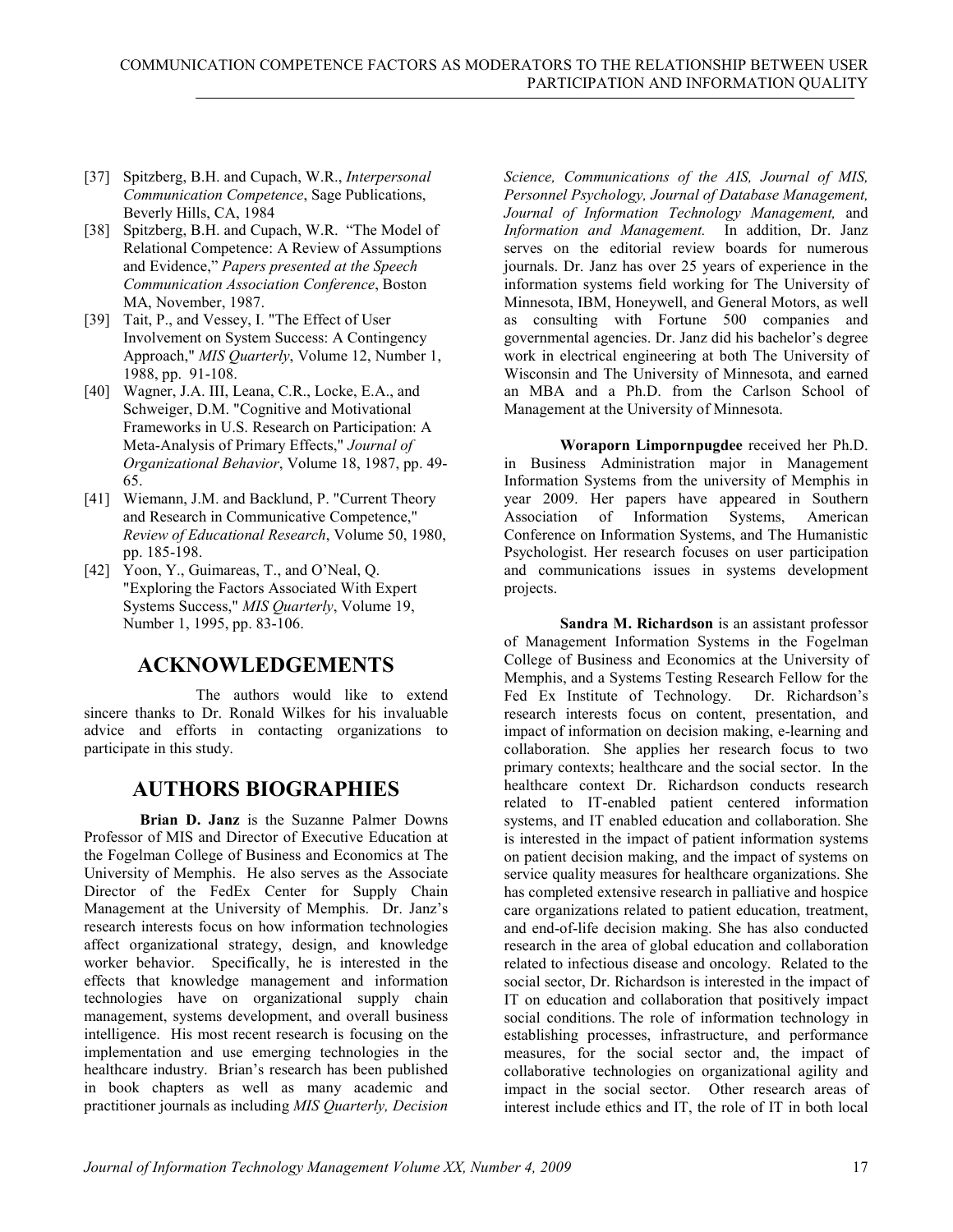and global public health programs, IT and healthcare in developing countries, knowledge management, e-learning

and technology mediated learning, and strategic uses of IT.

# **APPENDICES**

# **Appendix A: Demographics of Participants**

|                                                | No. of Participants |
|------------------------------------------------|---------------------|
| <b>Age Group</b>                               |                     |
| $26 - 30$                                      | $\mathbf{1}$        |
| $31 - 35$                                      | $\overline{3}$      |
| $36 - 40$                                      | 8                   |
| $41 - 45$                                      | 10                  |
| $46 - 50$                                      | 13                  |
| $51 - 55$                                      | $\overline{4}$      |
| 56-60                                          | 8                   |
| $61-65$                                        | $\mathbf{1}$        |
| Gender                                         |                     |
| Male                                           | 29                  |
| Female                                         | 19                  |
| Race                                           |                     |
| Caucasian                                      | 34                  |
| Hispanic                                       | $\boldsymbol{0}$    |
| African American                               | $\overline{2}$      |
| Middle-East Asian                              | $\mathbf{1}$        |
| South Asian                                    | $\overline{2}$      |
| East Asian                                     | $\overline{2}$      |
| Others                                         | $\overline{7}$      |
| <b>Education</b>                               |                     |
| High School                                    | $\overline{2}$      |
| Some College                                   | $\overline{7}$      |
| <b>Finished College</b>                        | 15                  |
| Some Graduate School                           | $\overline{10}$     |
| Finished Master's Degree                       | 13                  |
| Finished Ph.D.                                 | $\mathbf{1}$        |
| <b>Experience</b>                              |                     |
| Average of Number of Years in the Organization | 14.13               |
| Average of Number of Years in the Current Job  | 6.49                |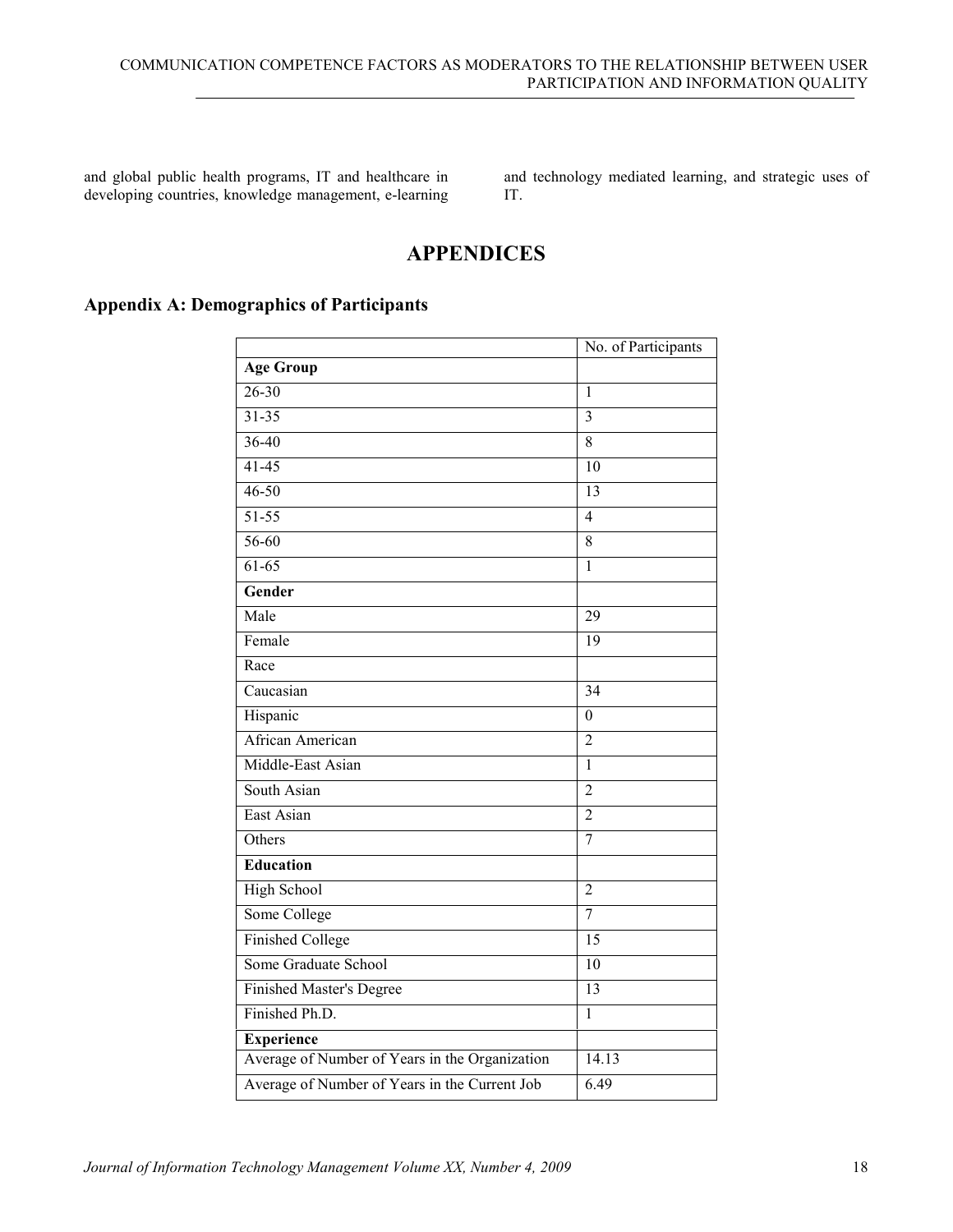### **Appendix B: User Participation (UP)**

Respondents will be asked, "Please respond to the following questions based on your feeling about your participation in developing a system. If you have participated in more than one system development projects, please refer to the one that you had the most interactions with the system developers. Regarding participation in the development of this system, rate yourself on the extent to which you are a primary player in the following activities using the scale:" (scales:  $1 =$ not at all;  $2 =$  minor extent;  $3 =$  moderate extent;  $4 =$  major extent;  $5 =$  great extent)

| Item Number | Question Wording                           |
|-------------|--------------------------------------------|
|             | Initiating the project                     |
| 2           | Establishing the objective of the project  |
| 3           | Determining the users' requirements        |
|             | Assessing ways to meet users' requirements |
|             | Identifying the sources of information     |
|             | Outlining information flows                |
|             | Developing the input forms/screens         |
| 8           | Developing the output forms/screens        |
| $\mathbf Q$ | Determining the system availability/access |

### **Appendix C: Information Quality (IQ):**

On a scale from 1 to 5, where  $1 =$  not at all;  $2 =$  minor extent;  $3 =$  moderate extent;  $4 =$  major extent; and  $5 =$  great extent, respondents will be asked, "Rate the extent to which each of the following statements applies to you:"

| Item Number                 | Question Wording                                                         |
|-----------------------------|--------------------------------------------------------------------------|
| 1: Output Value             | The output of this system is perceived as having high value.             |
| 2: Timeliness               | This system provides timely output.                                      |
| 3: Reliability              | This system provides reliable output.                                    |
| 4: Response/Turnaround Time | This system provides fast response/ turnaround time.                     |
| 5: Accuracy                 | This system provides accurate output.                                    |
| 6: Completeness             | This system provides complete output.                                    |
| 7: Content-Preciseness      | This system provides the precise information you need.                   |
| 8: Content-Achievement      | The content of the information provided by this system meets your needs. |
| 9: Content-Sufficiency      | The system provides sufficient information.                              |

*Note: Item numbers 1 to 6 were adapted from Yoon, Guimaraes, and O'neal (1995); Item numbers 7 to 9 were adapted from Doll and Torkzadeh (1988)*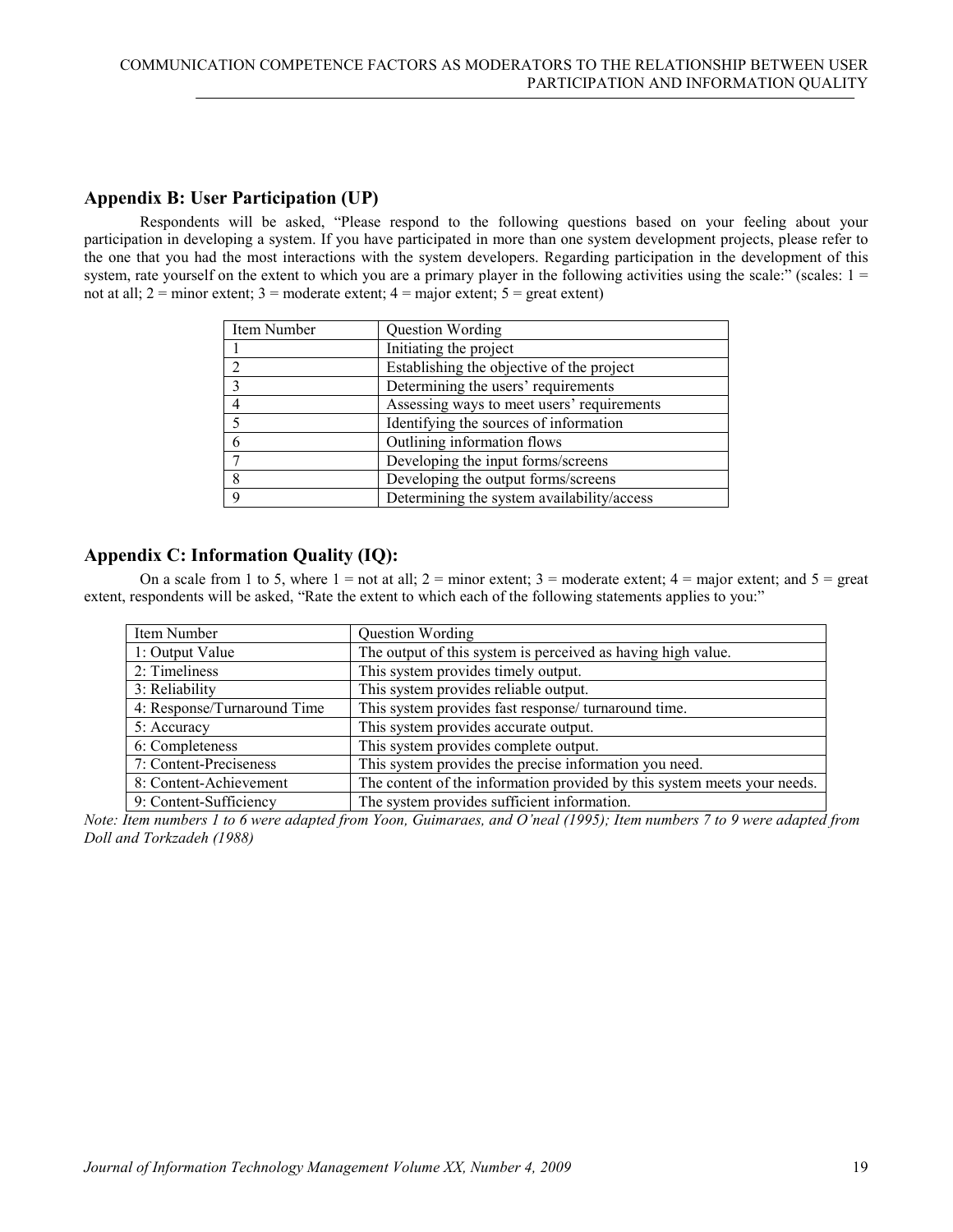### **Appendix D: User Experiences:**

Respondents will be asked, "Based on the number of years of experience you have and the intensity of your experience, rate yourself along the following items using the scale:" (scale:  $1 =$  not at all;  $2 =$  minor extent;  $3 =$  moderate extent;  $4 = \text{major extent}$ ;  $5 = \text{great extent}$ )

| Item Number | Question Wording                                                                     |
|-------------|--------------------------------------------------------------------------------------|
|             | Experience using systems of this type and nature                                     |
|             | Experience using this particular system                                              |
|             | Experience using computers in general                                                |
|             | Experience as a member of system development teams                                   |
|             | Your ability to fulfill your duties as a member of development team for this system. |
|             | Experience as a worker for this organization                                         |
|             | Experience working on this present job                                               |
|             | Your ability to fulfill your duties of this present job                              |

*Note: Item numbers 6, 7, and 8 were added to the User Experience measurement items.*

### **Appendix E: Cognitive Communication Competence:**

Respondents will be asked, "Rate the degree to which each of the following statements applies to you, using the scale:" (scale:  $1 =$  never true of me;  $2 =$  rarely true of me; 3 = sometimes true of me;  $4 =$  often true of me; 5 = always true of me)

| Types of    | Question Wording                                                                           |
|-------------|--------------------------------------------------------------------------------------------|
| Cognitions  |                                                                                            |
| Planning    | Before a conversation I think about what people might be talking about.                    |
| Cognitions  | Before a conversation I mentally practice what I am going to say.                          |
|             | Before a conversation I think about what I am going to say.                                |
|             | When I first enter a new situation I think about what I am going to talk about.            |
|             | During a conversation I think about what topic to discuss next.                            |
| Modeling    | When I first enter a new situation I watch who is talking to whom.                         |
| Cognitions  | When I first enter a new situation I try to "size up" event.                               |
|             | Generally, I study people.                                                                 |
|             | Generally, I am aware of people's interests.                                               |
| Presence    | During a conversation, I am aware of when a topic is "going nowhere."                      |
| Cognitions  | During a conversation, I am aware of when it is time to change the topic.                  |
|             | During a conversation, I pay attention to how others are reacting to what I am saying.     |
|             | During a conversation, I know if I have said something rude or inappropriate.              |
| Reflection  | After a conversation, I think about what the other person thought of me.                   |
| Cognitions  | After a conversation, I think about my performance.                                        |
|             | After a conversation, I think about what I said.                                           |
|             | After a conversation, I think about what I could have said.                                |
|             | After a conversation, I think about what I have said to improve for the next conversation. |
| Consequence | Generally, I think about how others might interpret what I say.                            |
| Cognitions  | Generally, I think about the consequences of what I say.                                   |
|             | Generally, I think about how what I say may affect others.                                 |
|             | Generally, I think about the effects of my communication.                                  |